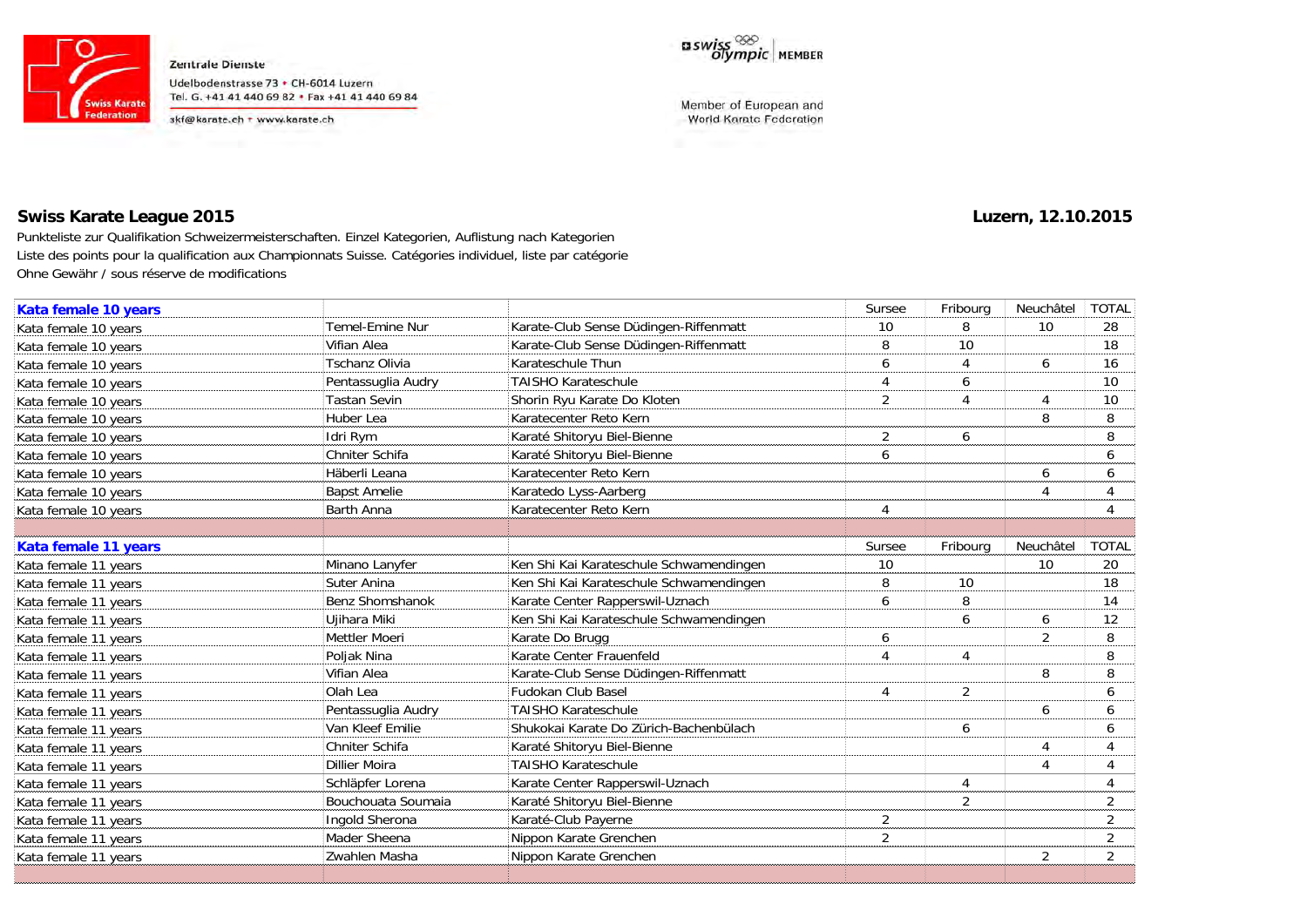| <b>Swiss Karate League 2015</b> |                      |                                         | Luzern, 12.10.2015 |                |                |                |  |  |
|---------------------------------|----------------------|-----------------------------------------|--------------------|----------------|----------------|----------------|--|--|
| Kata female 12 years            |                      |                                         | Sursee             | Fribourg       | Neuchâtel      | <b>TOTAL</b>   |  |  |
| Kata female 12 years            | Corpataux Janine     | Karate-Club Sense Düdingen-Riffenmatt   | $10\,$             | 10             |                | 20             |  |  |
| Kata female 12 years            | Welschen Laura       | Karate Emme                             | 8                  | 8              |                | 16             |  |  |
| Kata female 12 years            | Baumann Iren         | Karate-Club Sense Düdingen-Riffenmatt   | 4                  | 6              |                | 10             |  |  |
| Kata female 12 years            | Laufer Michelle      | Karatedo Lyss-Aarberg                   | 6                  |                | $\overline{4}$ | 10             |  |  |
| Kata female 12 years            | Suter Anina          | Ken Shi Kai Karateschule Schwamendingen |                    |                | 10             | 10             |  |  |
| Kata female 12 years            | Vögelin Amélie       | Karatedo Lyss-Aarberg                   | 4                  | 6              |                | 10             |  |  |
| Kata female 12 years            | <b>Graf Isabel</b>   | Ken Shi Kai Karateschule Schwamendingen |                    |                | 8              | 8              |  |  |
| Kata female 12 years            | Mischler Vanessa     | Karate-Do Biel-Bienne                   |                    |                | 6              | 6              |  |  |
| Kata female 12 years            | Poljak Nina          | Karate Center Frauenfeld                |                    |                | 6              | 6              |  |  |
| Kata female 12 years            | Schüpbach Mara       | Karate Kai Bern                         | 6                  |                |                | 6              |  |  |
| Kata female 12 years            | Vögelin Florence     | Karatedo Lyss-Aarberg                   | $\overline{2}$     | 4              |                | 6              |  |  |
| Kata female 12 years            | Gass Lea             | Fudokan Club Basel                      |                    |                | $\overline{4}$ | 4              |  |  |
| Kata female 12 years            | Perny Livia          | Karatedo Lyss-Aarberg                   |                    | 2              | 2              | 4              |  |  |
| Kata female 12 years            | Rowcroft Phoebe      | Shorin Ryu Karate Do Kloten             |                    | 4              |                | 4              |  |  |
| Kata female 12 years            | Brülisauer Sina      | <b>Budokan Panther</b>                  |                    | $\overline{2}$ |                | $\overline{2}$ |  |  |
| Kata female 12 years            | Mader Sheena         | Nippon Karate Grenchen                  |                    |                | 2              | $\overline{a}$ |  |  |
| Kata female 12 years            | Messerli Cindy       | Karatedo Lyss-Aarberg                   | $\overline{2}$     |                |                | $\overline{2}$ |  |  |
|                                 |                      |                                         |                    |                |                |                |  |  |
| Kata female 13 years            |                      |                                         | Sursee             | Fribourg       | Neuchâtel      | <b>TOTAL</b>   |  |  |
| Kata female 13 years            | Graf Nina            | Shorin Ryu Karate Do Kloten             | 10                 | 8              | 10             | 28             |  |  |
| Kata female 13 years            | Righetti Mahayan     | Karaté-Club Payerne                     | 8                  | 10             |                | 18             |  |  |
| Kata female 13 years            | Germanà Luana        | Karate Center Rapperswil-Uznach         | 6                  | 6              |                | 12             |  |  |
| Kata female 13 years            | Forgione Ramona      | Shorin Ryu Karate Do Kloten             | 4                  | 6              |                | 10             |  |  |
| Kata female 13 years            | Vögelin Amélie       | Karatedo Lyss-Aarberg                   |                    |                | 8              | 8              |  |  |
| Kata female 13 years            | Corpataux Janine     | Karate-Club Sense Düdingen-Riffenmatt   |                    |                | 6              | 6              |  |  |
| Kata female 13 years            | Welschen Laura       | Karate Emme                             |                    |                | 6              | 6              |  |  |
| Kata female 13 years            | Ziegler Vanessa      | Shotokan Karateschule am Rigi           | 6                  |                |                | 6              |  |  |
| Kata female 13 years            | Baumann Iren         | Karate-Club Sense Düdingen-Riffenmatt   |                    |                | $\overline{4}$ | 4              |  |  |
| Kata female 13 years            | Erne Sarina          | Karate Center Rapperswil-Uznach         |                    |                | $\overline{4}$ | 4              |  |  |
| Kata female 13 years            | Messerli Cindy       | Karatedo Lyss-Aarberg                   |                    | $\overline{4}$ |                | 4              |  |  |
| Kata female 13 years            | Sejdijaj Dielza      | Shuyukan Karate Dojo Rüti               | 4                  |                |                | 4              |  |  |
| Kata female 13 years            | Soares Pereira Erica | SKD AS Altishofen                       |                    | 4              |                | 4              |  |  |
| Kata female 13 years            | <b>Burri Laura</b>   | Karatedo Lyss-Aarberg                   | $\overline{2}$     |                |                | $\sqrt{2}$     |  |  |
| Kata female 13 years            | Di Lascia Cathleen   | Karate Do Brugg                         |                    |                | $\overline{2}$ | $\overline{2}$ |  |  |
| Kata female 13 years            | Ellenberger Lorena   | Karatedo Lyss-Aarberg                   |                    |                | 2              | $\overline{c}$ |  |  |
| Kata female 13 years            | Schratter Kim        | Karate Do Brugg                         | $\overline{2}$     |                |                | $\overline{2}$ |  |  |
|                                 |                      |                                         |                    |                |                |                |  |  |
| Kata Individual female Sen      |                      |                                         | Sursee             | Fribourg       | Neuchâtel      | <b>TOTAL</b>   |  |  |
| Kata Individual female Sen      | Mark Melinda         | Ken Shi Kai Karateschule Schwamendingen | $10$               | 10             | 10             | 30             |  |  |
| Kata Individual female Sen      | Meylan Nina          | Karatedo Lyss-Aarberg                   | 6                  | 8              | 6              | 20             |  |  |
| Kata Individual female Sen      | Schmidt Nathalie     | Karateclub Gampel-Saastal               | 6                  | 4              | 4              | 14             |  |  |
| Kata Individual female Sen      | Oechslin Rahel       | Ken Shi Kai Karateschule Schwamendingen | 8                  | 2              |                | 10             |  |  |
| Kata Individual female Sen      | Veraguth Mara        | Goju Kan Bern                           | $\overline{2}$     |                | 8              | 10             |  |  |
| Kata Individual female Sen      | Schedel Maya         | <b>EKTS Lausanne Vufflens</b>           | $\overline{4}$     | 4              |                | 8              |  |  |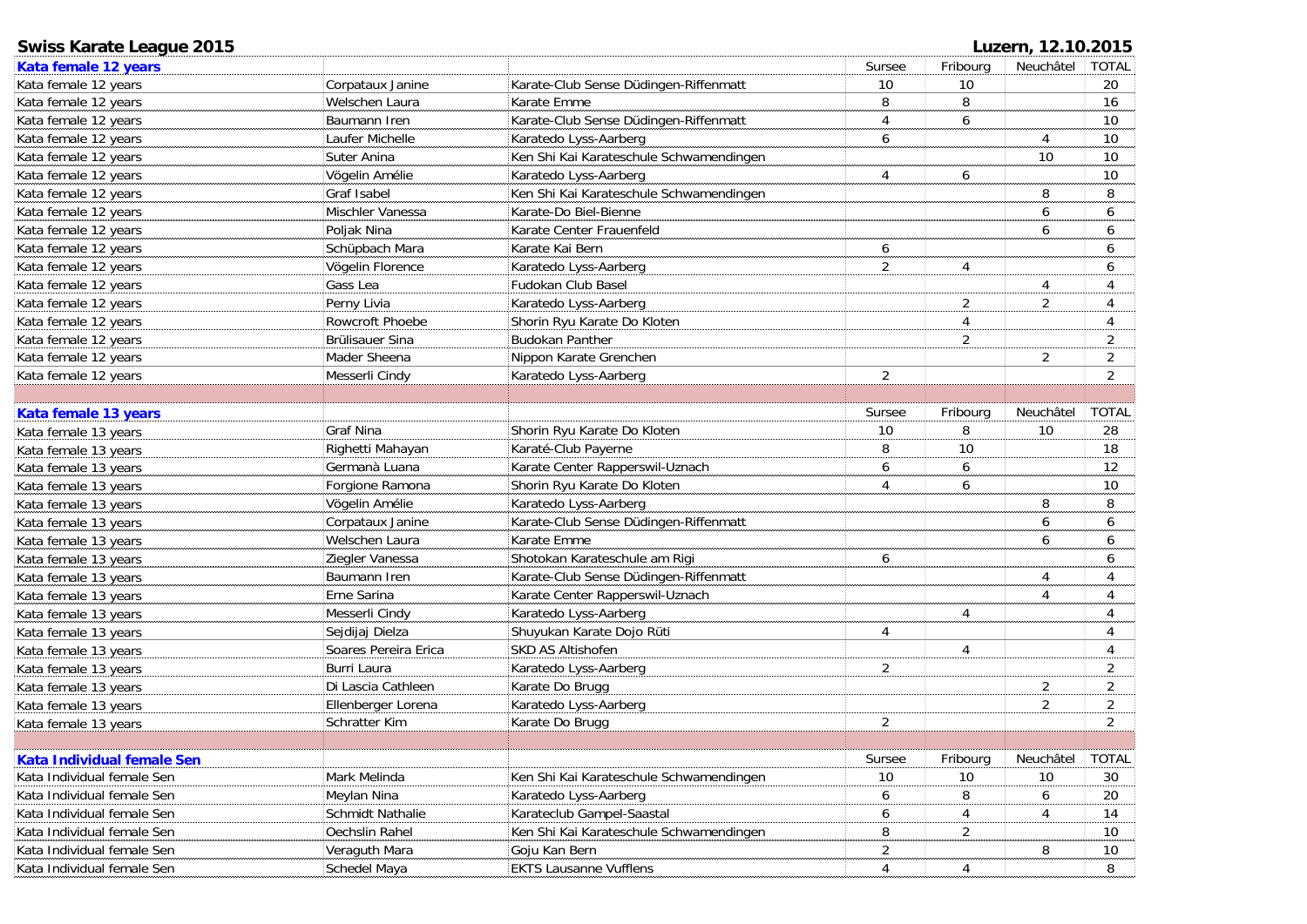| <b>Swiss Karate League 2015</b> |                       |                                         |                |                | Luzern, 12.10.2015 |                |
|---------------------------------|-----------------------|-----------------------------------------|----------------|----------------|--------------------|----------------|
| Kata Individual female Sen      | Grenacher Annalena    | Karateschule Huttwil                    |                |                | 6                  | 6              |
| Kata Individual female Sen      | Steiner Chantal       | Karateclub Gampel-Saastal               |                | 6              |                    | 6              |
| Kata Individual female Sen      | <b>Waber Francine</b> | Karatedo Lyss-Aarberg                   |                | 6              |                    | 6              |
| Kata Individual female Sen      | Truttmann Daniela     | Karateschule Sursee                     |                |                | 4                  | 4              |
| Kata Individual female Sen      | Wullschleger Aurélie  | Karate-Do Biel-Bienne                   | 4              |                |                    | 4              |
| Kata Individual female Sen      | Lavier Jessica        | <b>EKTS Lausanne Vufflens</b>           |                | $\overline{2}$ |                    | $\overline{2}$ |
|                                 |                       |                                         |                |                |                    |                |
| Kata Individual female U16      |                       |                                         | Sursee         | Fribourg       | Neuchâtel          | <b>TOTAL</b>   |
| Kata Individual female U16      | Perroud Denise        | Karate-Club Sense Düdingen-Riffenmatt   | 10             | 6              | 10                 | 26             |
| Kata Individual female U16      | Welschen Lisa         | Karate Emme                             | 6              | 10             | 8                  | 24             |
| Kata Individual female U16      | Stoll Livia           | Karate-Club Sense Düdingen-Riffenmatt   | 8              | 8              |                    | 16             |
| Kata Individual female U16      | <b>Bortot Gina</b>    | Karatedo Lyss-Aarberg                   | $\overline{2}$ | 6              | 6                  | 14             |
| Kata Individual female U16      | Juric Klara           | Shorin Ryu Karate Do Kloten             | 4              |                | 6                  | 10             |
| Kata Individual female U16      | Bianchetti Milena     | Karatedo Lyss-Aarberg                   |                | 4              | 2                  | 6              |
| Kata Individual female U16      | <b>Blaser Elena</b>   | Karate Emme                             | 6              |                |                    | 6              |
| Kata Individual female U16      | Künzle Marisa         | Kenseikan Karate-Do Thun                |                |                | $\overline{4}$     | 4              |
| Kata Individual female U16      | Ovcar Paula           | Karatedo Lyss-Aarberg                   |                | 4              |                    | 4              |
| Kata Individual female U16      | Schwegler Fabienne    | Karateschule Huttwil                    |                |                | $\overline{4}$     | 4              |
| Kata Individual female U16      | Siegenthaler Murielle | KS Langnau LU                           | 4              |                |                    | 4              |
| Kata Individual female U16      | Diep Yvy              | Shotokan Karate Club Bienne             |                |                | $\overline{2}$     | 2              |
| Kata Individual female U16      | Hirt Anna             | Karate Do Brugg                         | $\overline{2}$ |                |                    | 2              |
| Kata Individual female U16      | Salvador Jessica      | Ippon Karaté Club Tivoli Genève         |                | $\overline{a}$ |                    | $\overline{2}$ |
| Kata Individual female U16      | Schratter Kim         | Karate Do Brugg                         |                | $\overline{2}$ |                    | $\overline{2}$ |
|                                 |                       |                                         |                |                |                    |                |
| Kata Individual female U18      |                       |                                         | Sursee         | Fribourg       | Neuchâtel          | <b>TOTAL</b>   |
| Kata Individual female U18      | Meylan Nina           | Karatedo Lyss-Aarberg                   | 6              | 10             | 10                 | 26             |
| Kata Individual female U18      | Isenegger Leoni       | Karate Kai Bern                         | 10             |                | 8                  | 18             |
| Kata Individual female U18      | Störrlein Dominique   | Shukokai Karate Do Zürich-Bachenbülach  | 8              | 8              |                    | 16             |
| Kata Individual female U18      | Astorina Emilia       | <b>Budo Center Fribourg</b>             | 4              | 6              |                    | 10             |
| Kata Individual female U18      | Pereira Lori          | <b>Budo Center Fribourg</b>             | 6              | 4              |                    | 10             |
| Kata Individual female U18      | Gomes Tania           | Tomokai Interlaken                      | $\overline{2}$ | 4              |                    | 6              |
| Kata Individual female U18      | Polozani Alma         | Shuyukan Karate Dojo Rüti               |                |                | 6                  | 6              |
| Kata Individual female U18      | Schärer Maya          | Karate Do Brugg                         |                | 6              |                    | 6              |
| Kata Individual female U18      | Siegenthaler Chantale | KS Langnau LU                           | 4              | $\overline{2}$ |                    | 6              |
| Kata Individual female U18      | Studer Nicole         | Karate-Do Biel-Bienne                   |                |                | 6                  | 6              |
| Kata Individual female U18      | <b>Picht Marie</b>    | <b>EKTS Lausanne Vufflens</b>           |                |                | $\overline{4}$     | 4              |
| Kata Individual female U18      | Wullschleger Aurélie  | Karate-Do Biel-Bienne                   |                |                | 4                  | 4              |
| Kata Individual female U18      | <b>Helbling Meret</b> | TAISHO Karateschule                     |                | 2              |                    | 2              |
| Kata Individual female U18      | Kurer Chiara          | Wado-Karate-Dojo St. Gallen             | $\overline{c}$ |                |                    | $\overline{2}$ |
| Kata Individual female U18      | Meillasson Hedwige    | Karatekai Basel                         |                |                | 2                  | $\overline{2}$ |
| Kata Individual female U18      | Rieder Sara           | Hoitsugan Kyokai Karate Solothurn       |                |                | 2                  | $\overline{2}$ |
|                                 |                       |                                         |                |                |                    |                |
| Kata Individual female U21      |                       |                                         | Sursee         | Fribourg       | Neuchâtel          | <b>TOTAL</b>   |
| Kata Individual female U21      | Mark Melinda          | Ken Shi Kai Karateschule Schwamendingen | 10             | 10             | 10                 | 30             |
| Kata Individual female U21      | Oechslin Rahel        | Ken Shi Kai Karateschule Schwamendingen | 6              | 8              | 8                  | 22             |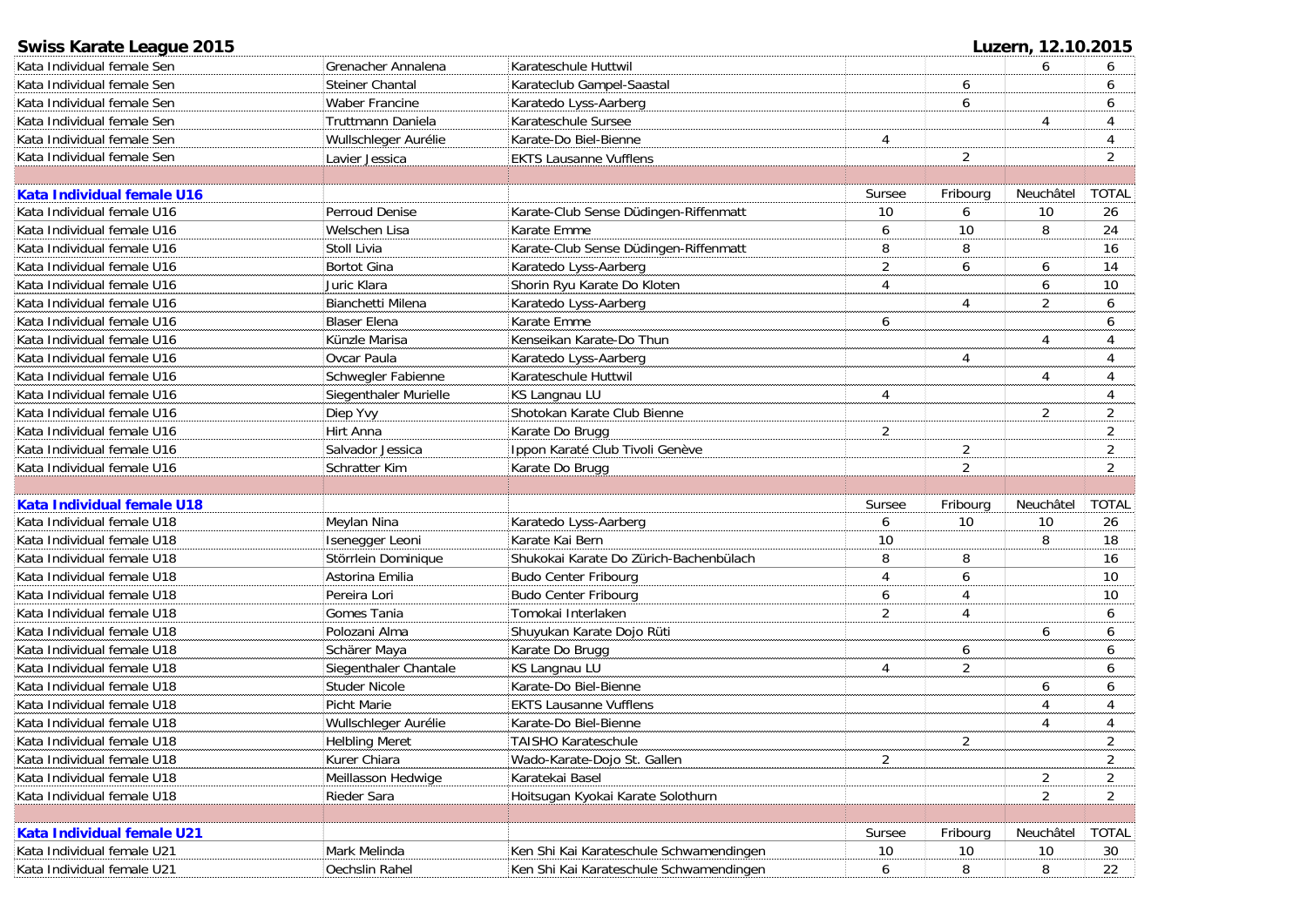| <b>Swiss Karate League 2015</b> |                        |                                         |                |                | Luzern, 12.10.2015 |                |
|---------------------------------|------------------------|-----------------------------------------|----------------|----------------|--------------------|----------------|
| Kata Individual female U21      | Truttmann Daniela      | Karateschule Sursee                     | 8              | 6              | 6                  | 20             |
| Kata Individual female U21      | Veraguth Mara          | Goju Kan Bern                           | 6              | 4              |                    | 10             |
| Kata Individual female U21      | <b>Waber Francine</b>  | Karatedo Lyss-Aarberg                   | 4              | 6              |                    | 10             |
| Kata Individual female U21      | Schmidt Nathalie       | Karateclub Gampel-Saastal               |                |                | 6                  | 6              |
| Kata Individual female U21      | Grenacher Annalena     | Karateschule Huttwil                    |                |                | 4                  | 4              |
| Kata Individual female U21      | Pereira Lori           | <b>Budo Center Fribourg</b>             |                |                | 4                  | 4              |
| Kata Individual female U21      | Petrovic Diana         | Karate do Herzogenbuchsee               | 4              |                |                    | $\overline{4}$ |
| Kata Individual female U21      | Pfister Sophie         | Goju Kan Bern                           |                | 4              |                    | 4              |
| Kata Individual female U21      | <b>Christen Nadine</b> | Karateschule Huttwil                    | $\overline{c}$ |                |                    | $\overline{2}$ |
| Kata Individual female U21      | Schmied Eveline        | Karateschule Huttwil                    | $\overline{2}$ |                |                    | $\overline{2}$ |
|                                 |                        |                                         |                |                |                    |                |
| Kata Individual male Sen        |                        |                                         | Sursee         | Fribourg       | Neuchâtel          | <b>TOTAL</b>   |
| Kata Individual male Sen        | Meylan Marc            | Karatedo Lyss-Aarberg                   | 4              | 8              | 6                  | 18             |
| Kata Individual male Sen        | De Pascalis Mirko      | Shorin Ryu Karate Do Kloten             | 6              |                | 10                 | 16             |
| Kata Individual male Sen        | Heim Vital             | Karate Do Frutigen                      | 6              | 4              | 6                  | 16             |
| Kata Individual male Sen        | Di Caprio Leon         | Karate-Do Biel-Bienne                   | $\overline{2}$ |                | 8                  | 10             |
| Kata Individual male Sen        | Gereon Yanik           | Karate Emme                             | 10             |                |                    | 10             |
| Kata Individual male Sen        | Rothenbühler Michael   | Karatedo Lyss-Aarberg                   |                | 10             |                    | 10             |
| Kata Individual male Sen        | Rösch Maurice          | <b>Budo Sport Center Liestal</b>        | 8              |                |                    | 8              |
| Kata Individual male Sen        | <b>Wyler Kurt</b>      | Karateschule Thun                       | $\overline{4}$ |                | $\overline{4}$     | 8              |
| Kata Individual male Sen        | Astorina Fabio         | <b>Budo Center Fribourg</b>             |                | 6              |                    | 6              |
| Kata Individual male Sen        | Nuzzo Antonio          | Shorin Ryu Karate Do Kloten             |                | 6              |                    | 6              |
| Kata Individual male Sen        | Telesca Donato         | Karate do Herzogenbuchsee               | $\overline{2}$ |                | $\overline{4}$     | 6              |
| Kata Individual male Sen        | Salkic Almin           | Kashiva Kan Bienne                      |                | 4              |                    | 4              |
| Kata Individual male Sen        | Azzuolo Davide         | Karaté-Club Cobra Fribourg              |                |                | 2                  | $\overline{2}$ |
| Kata Individual male Sen        | Begot Benoît           | <b>EKTS Lausanne Vufflens</b>           |                | $\overline{2}$ |                    | $\overline{2}$ |
| Kata Individual male Sen        | Lonchampt Gianni       | <b>EKTS Lausanne Vufflens</b>           |                | $\overline{2}$ |                    | $\overline{2}$ |
| Kata Individual male Sen        | Occhipinti Kylian      | Karaté Club Jaguar Vallorbe             |                |                | $\overline{2}$     | 2              |
|                                 |                        |                                         |                |                |                    |                |
| Kata Individual male U16        |                        |                                         | Sursee         | Fribourg       | Neuchâtel          | <b>TOTAL</b>   |
| Kata Individual male U16        | Ujihara Yuki           | Ken Shi Kai Karateschule Schwamendingen | 8              | 6              | 10                 | 24             |
| Kata Individual male U16        | Cattin Keanu           | Kidokan K.C. Le Locle, Chaux-de-Fonds   | 6              | 6              | 6                  | 18             |
| Kata Individual male U16        | <b>Stocker Pietro</b>  | Ken Shi Kai Karateschule Schwamendingen | 6              |                | 8                  | 14             |
| Kata Individual male U16        | <b>Beutler Steven</b>  | Karate-Do Biel-Bienne                   |                | 10             |                    | 10             |
| Kata Individual male U16        | Spitz Luca             | Hayabusa Karate Do Basel                | 10             |                |                    | 10             |
| Kata Individual male U16        | Ben Yahia Hussein      | Karaté Shitoryu Biel-Bienne             |                | 8              |                    | 8              |
| Kata Individual male U16        | Störrlein Pascal       | Shukokai Karate Do Zürich-Bachenbülach  | 2              |                | 6                  | 8              |
| Kata Individual male U16        | Di Gioia Raffaele      | <b>Budo Center Fribourg</b>             | 2              |                | 4                  | 6              |
| Kata Individual male U16        | Dzmaili Donjet         | Karate-Club Sense Düdingen-Riffenmatt   |                |                | Δ                  | 4              |
| Kata Individual male U16        | Ltaief Sayfallah       | Ken Shi Kai Karateschule Schwamendingen | 4              |                |                    | 4              |
| Kata Individual male U16        | Marzuli Danilo         | Ken Shi Kai Karateschule Schwamendingen |                | 4              |                    | 4              |
| Kata Individual male U16        | Petrone Alessio        | Karate-Do Biel-Bienne                   |                | 4              |                    | 4              |
| Kata Individual male U16        | <b>Wyss Antonio</b>    | Karate Emme                             | 4              |                |                    | 4              |
| Kata Individual male U16        | Maillefer Cyrille      | Kashiva Kan Bienne                      |                | $\overline{c}$ |                    | $\overline{2}$ |
| Kata Individual male U16        | Meuwly Corentin        | Karaté-Club Cobra Fribourg              |                |                |                    | $\overline{2}$ |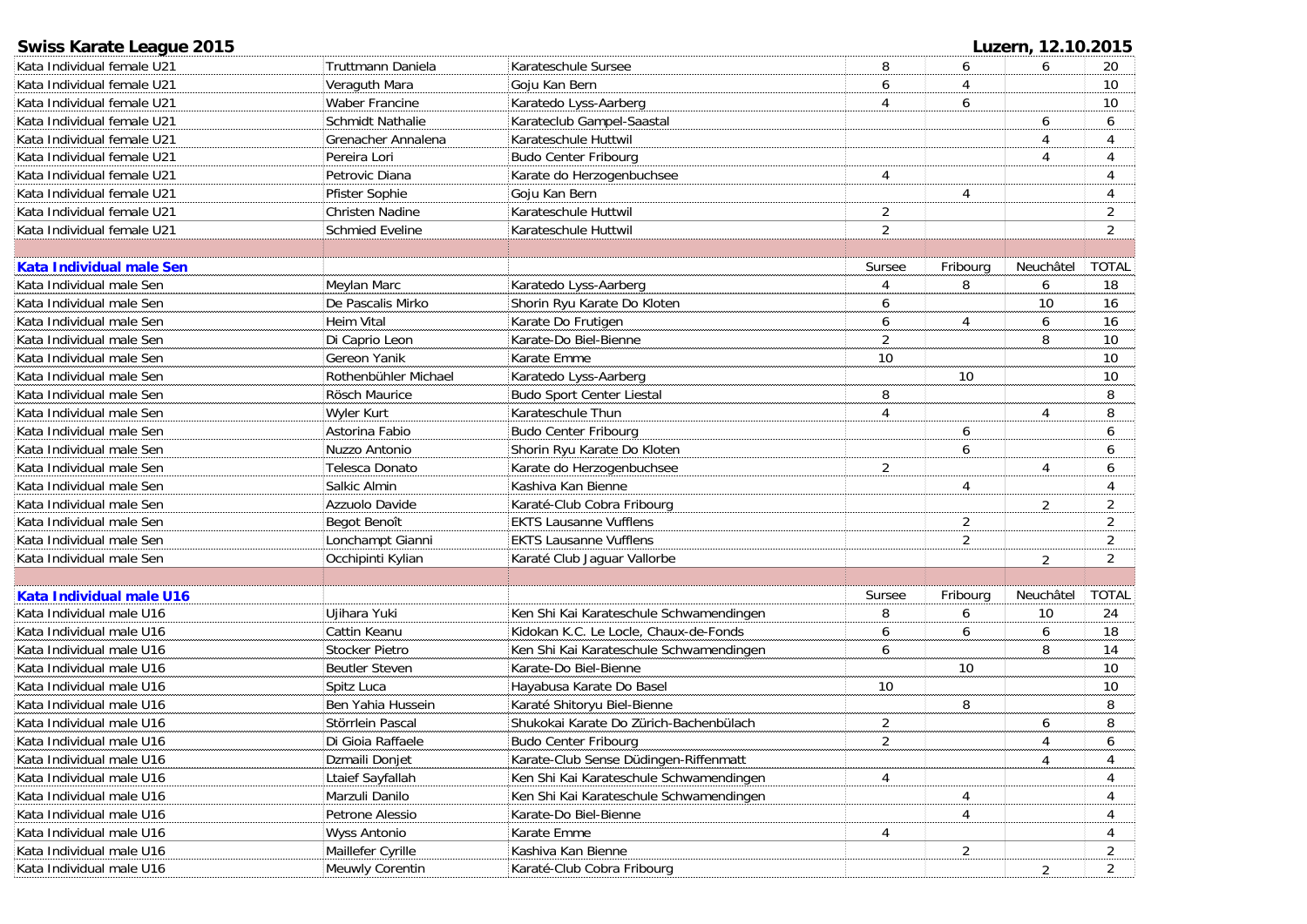| <b>Swiss Karate League 2015</b> |                         |                                         |                  |                  | Luzern, 12.10.2015 |                |
|---------------------------------|-------------------------|-----------------------------------------|------------------|------------------|--------------------|----------------|
| Kata Individual male U16        | Monney Antoine          | <b>Budo Center Fribourg</b>             |                  |                  | $\overline{2}$     | 2              |
| Kata Individual male U16        | Pjetraj Artan           | Karate Shotokan Ajoie                   |                  | 2                |                    | 2              |
|                                 |                         |                                         |                  |                  |                    |                |
| Kata Individual male U18        |                         |                                         | Sursee           | Fribourg         | Neuchâtel          | <b>TOTAL</b>   |
| Kata Individual male U18        | Di Caprio Leon          | Karate-Do Biel-Bienne                   | 10               | 10               | 10                 | 30             |
| Kata Individual male U18        | Castro Ricardo          | Karate-Do Biel-Bienne                   | 6                | 6                | $\overline{4}$     | 16             |
| Kata Individual male U18        | Lakhdar Damien          | Shotokan Karate Club Bienne             | 8                | 8                |                    | 16             |
| Kata Individual male U18        | Ben Yahia Anass         | Karaté Shitoryu Biel-Bienne             | 6                |                  | 6                  | 12             |
| Kata Individual male U18        | Monney Renaud           | <b>Budo Center Fribourg</b>             | 4                | 4                | $\overline{2}$     | 10             |
| Kata Individual male U18        | Spitz Luca              | Hayabusa Karate Do Basel                |                  |                  | 8                  | 8              |
| Kata Individual male U18        | Neth Dara               | Shotokan Karate Club Bienne             |                  |                  | 6                  | 6              |
| Kata Individual male U18        | Unternährer Michael     | TAISHO Karateschule                     |                  | 6                |                    | 6              |
| Kata Individual male U18        | Brändle Jan             | Shuyukan Karate Dojo Rüti               | 4                |                  |                    | 4              |
| Kata Individual male U18        | Pezzetti Vincenzo       | Hoitsugan Kyokai Karate Solothurn       |                  | $\overline{4}$   |                    | $\overline{4}$ |
| Kata Individual male U18        | Ruepp Jonas             | Karate Center Rapperswil-Uznach         |                  |                  | 4                  | 4              |
| Kata Individual male U18        | Cosendey Joey           | <b>EKTS Lausanne Vufflens</b>           | 2                |                  |                    | 2              |
| Kata Individual male U18        | Petrone Alessio         | Karate-Do Biel-Bienne                   |                  |                  | 2                  | $\overline{2}$ |
| Kata Individual male U18        | Shane Julian            | Ken Shi Kai Karateschule Schwamendingen | 2                |                  |                    | 2              |
|                                 |                         |                                         |                  |                  |                    |                |
| Kata Individual male U21        |                         |                                         | Sursee           | Fribourg         | Neuchâtel          | <b>TOTAL</b>   |
| Kata Individual male U21        | Rüegg Michael           | <b>TAISHO Karateschule</b>              | 8                | 8                | 8                  | 24             |
| Kata Individual male U21        | Rösch Maurice           | <b>Budo Sport Center Liestal</b>        | 10               |                  | 10                 | 20             |
| Kata Individual male U21        | Begot Benoît            | <b>EKTS Lausanne Vufflens</b>           | 6                | 6                | 6                  | 18             |
| Kata Individual male U21        | Astorina Fabio          | <b>Budo Center Fribourg</b>             | 6                | 10               |                    | 16             |
| Kata Individual male U21        | Lonchampt Gianni        | <b>EKTS Lausanne Vufflens</b>           | 4                |                  | 6                  | 10             |
| Kata Individual male U21        | Brändle Jan             | Shuyukan Karate Dojo Rüti               |                  | 4                | $\overline{4}$     | 8              |
| Kata Individual male U21        | Sigillò Nicola          | Karate-Do Biel-Bienne                   |                  | 6                |                    | 6              |
| Kata Individual male U21        | Fontanesi Davide        | Karate do Herzogenbuchsee               | 4                |                  |                    | 4              |
| Kata Individual male U21        | Lakhdar Damien          | Shotokan Karate Club Bienne             |                  |                  | $\overline{4}$     | $\overline{4}$ |
|                                 |                         |                                         |                  |                  |                    |                |
| Kata male 10 years              |                         |                                         | Sursee           | Fribourg         | Neuchâtel          | <b>TOTAL</b>   |
| Kata male 10 years              | Forgione Mirko          | Shorin Ryu Karate Do Kloten             | 10               | 10               | 10                 | 30             |
| Kata male 10 years              | Böhler Marco            | Karateschule Sursee                     | 8                | 8                |                    | 16             |
| Kata male 10 years              | Schedel Keni            | <b>EKTS Lausanne Vufflens</b>           |                  | 6                | 6                  | 12             |
| Kata male 10 years              | Fathe Saleh Saleh       | Karaté Shitoryu Biel-Bienne             | 6                | $\overline{2}$   | 2                  | 10             |
| Kata male 10 years              | Guerreiro Pedro         | Ippon Karaté-Club Tivoli Genève         | 4                | $\boldsymbol{6}$ |                    | 10             |
| Kata male 10 years              | Dell Angelo Daniele     | Karate Center Frauenfeld                |                  | $\overline{4}$   | 4                  | 8              |
| Kata male 10 years              | Fajardo John Mariel     | Karateschule Sursee                     |                  |                  | 8                  | 8              |
| Kata male 10 years              | Alwindy Safwan          | Karaté Shitoryu Biel-Bienne             | $\overline{2}$   | 4                |                    | 6              |
| Kata male 10 years              | Di Gioia Gabriele       | <b>Budo Center Fribourg</b>             | $\boldsymbol{6}$ |                  |                    | 6              |
| Kata male 10 years              | Schertenleib Janik Timo | Karate Emme                             |                  |                  | 6                  | 6              |
| Kata male 10 years              | Belkercha Anes          | Karaté Shitoryu Biel-Bienne             | $\overline{4}$   |                  |                    | 4              |
| Kata male 10 years              | Dobberstein Lennox      | Karate Center Rapperswil-Uznach         |                  |                  | 4                  | 4              |
| Kata male 10 years              | Bouhallab Waîl          | Karaté Shitoryu Biel-Bienne             | $\overline{2}$   |                  |                    | $\overline{2}$ |
| Kata male 10 years              | Giger Luca              | Karate Center Rapperswil-Uznach         |                  | $\overline{2}$   |                    | $\overline{2}$ |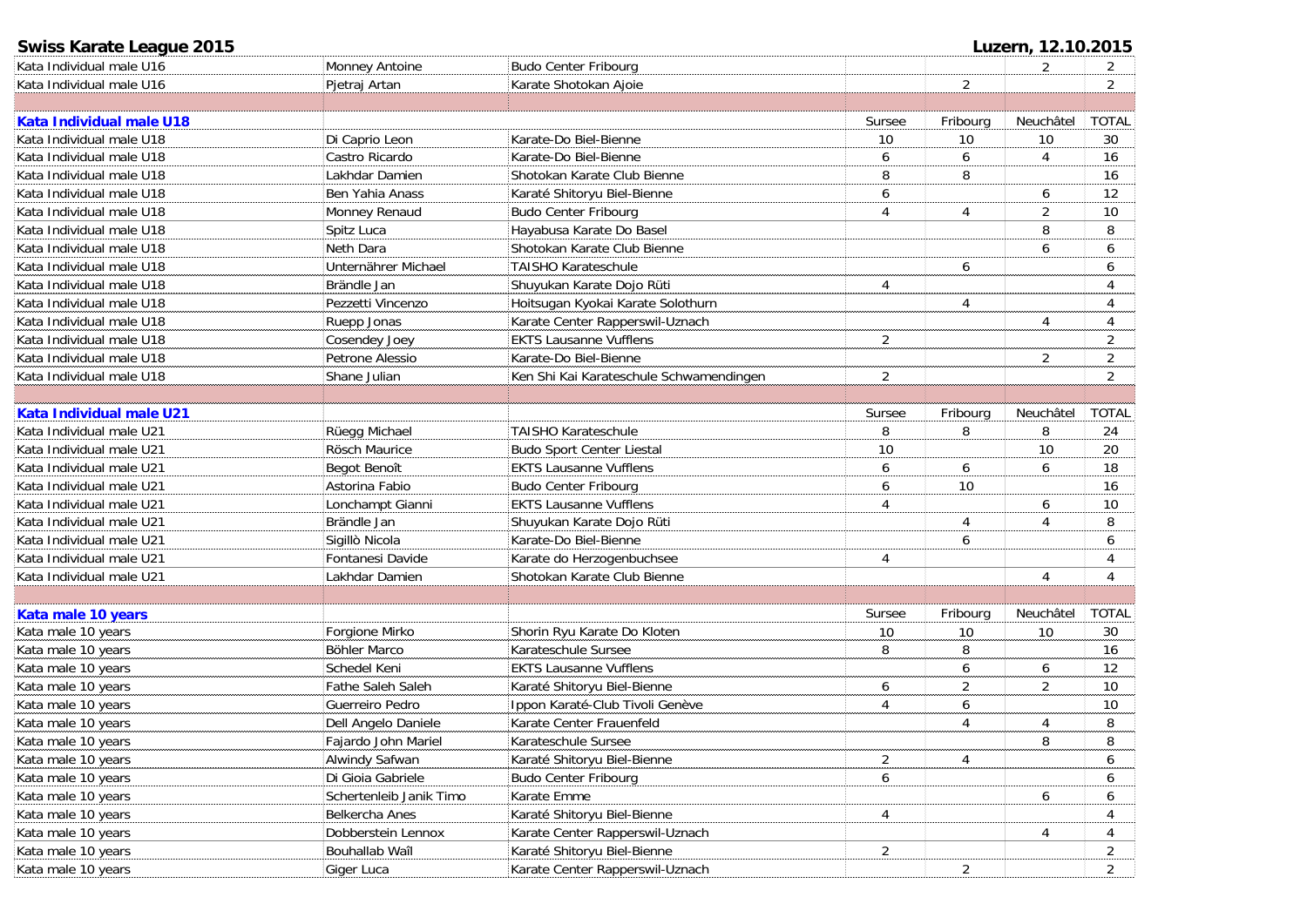| <b>Swiss Karate League 2015</b> |                        |                                         | Luzern, 12.10.2015 |                |                |                |  |
|---------------------------------|------------------------|-----------------------------------------|--------------------|----------------|----------------|----------------|--|
| Kata male 10 years              | Goekdemir Umut Emre    | <b>Budo Center Fribourg</b>             |                    |                | 2              | $\mathbf{2}$   |  |
|                                 |                        |                                         |                    |                |                |                |  |
| Kata male 11 years              |                        |                                         | Sursee             | Fribourg       | Neuchâtel      | <b>TOTAL</b>   |  |
| Kata male 11 years              | Tastan Sipan           | Shorin Ryu Karate Do Kloten             | 8                  | 6              | 10             | 24             |  |
| Kata male 11 years              | Venetz Rama            | Ippon Karaté Club Tivoli Genève         | 4                  | 10             | 6              | 20             |  |
| Kata male 11 years              | Schertenleib Lars Noah | Karate Emme                             | $10$               | 8              |                | 18             |  |
| Kata male 11 years              | Pfaffeneder Adrian     | Karate Center Frauenfeld                | $\overline{2}$     | $\overline{4}$ | $\overline{4}$ | 10             |  |
| Kata male 11 years              | Di Gioia Gabriele      | <b>Budo Center Fribourg</b>             |                    |                | 8              | 8              |  |
| Kata male 11 years              | Diep Jimmy             | Shotokan Karate Club Bienne             |                    | 6              |                | 6              |  |
| Kata male 11 years              | Kantharuban Karish     | Karaté Club Meyrin                      |                    |                | 6              | 6              |  |
| Kata male 11 years              | Mneimne Amir           | <b>Budo Sport Center Liestal</b>        | 4                  | 2              |                | 6              |  |
| Kata male 11 years              | Spycher Nick           | Karateschule Thun                       | 6                  |                |                | 6              |  |
| Kata male 11 years              | <b>Tastan Siyar</b>    | Shorin Ryu Karate Do Kloten             | 6                  |                |                | 6              |  |
| Kata male 11 years              | Hofmann Mathieu        | <b>EKTS Lausanne Vufflens</b>           |                    |                | $\overline{4}$ | $\overline{4}$ |  |
| Kata male 11 years              | <b>Timmer Eric</b>     | Hayabusa Karate Do Basel                |                    | 4              |                | $\overline{4}$ |  |
| Kata male 11 years              | <b>Burkhard Yves</b>   | Karateschule Thun                       |                    |                | $\overline{2}$ | $\overline{2}$ |  |
| Kata male 11 years              | Kantharuban Nikish     | Karaté Club Meyrin                      |                    |                | $\overline{2}$ | $\overline{2}$ |  |
| Kata male 11 years              | Scheuer Tim            | Karate Do Brugg                         | $\overline{2}$     |                |                | $\overline{2}$ |  |
| Kata male 11 years              | Wagner Mika            | Budo Sport Center Liestal               |                    | 2              |                | $\overline{2}$ |  |
|                                 |                        |                                         |                    |                |                |                |  |
| Kata male 12 years              |                        |                                         | Sursee             | Fribourg       | Neuchâtel      | <b>TOTAL</b>   |  |
| Kata male 12 years              | Grasic David           | Ken Shi Kai Karateschule Schwamendingen | 10                 | 8              | 6              | 24             |  |
| Kata male 12 years              | Lichtensteiger Fabian  | Shukokai Karate Do Zürich-Bachenbülach  | 4                  | 10             | 6              | 20             |  |
| Kata male 12 years              | Moreno-Domont Matias   | Karate Shotokan Ajoie                   | 6                  | 6              |                | 12             |  |
| Kata male 12 years              | Elfathi Amr            | Karaté Shitoryu Biel-Bienne             | $\overline{2}$     | 4              | 4              | 10             |  |
| Kata male 12 years              | Pjetraj Arben          | Karate Shotokan Ajoie                   | 8                  | $\overline{2}$ |                | 10             |  |
| Kata male 12 years              | Prongué Titouan        | Ippon Karaté Club Tivoli Genève         | 6                  |                | 4              | 10             |  |
| Kata male 12 years              | Tastan Siyar           | Shorin Ryu Karate Do Kloten             |                    |                | 10             | 10             |  |
| Kata male 12 years              | Diep Jimmy             | Shotokan Karate Club Bienne             |                    |                | 8              | 8              |  |
| Kata male 12 years              | Waber Kjetil           | Karatedo Lyss-Aarberg                   |                    | 6              |                | 6              |  |
| Kata male 12 years              | Graf Ilias             | Ken Shi Kai Karateschule Schwamendingen | 4                  |                |                | 4              |  |
| Kata male 12 years              | Probst Nomenja         | Goju Kan Bern                           |                    | 4              |                | 4              |  |
| Kata male 12 years              | Maiorano Flavio        | <b>TAISHO Karateschule</b>              |                    |                | $\overline{2}$ | 2              |  |
| Kata male 12 years              | Pfaffeneder Philipp    | Karate Center Frauenfeld                | $\overline{2}$     |                |                | $\overline{2}$ |  |
| Kata male 12 years              | Sepic Aiman            | Budo Sport Center Liestal               |                    |                | $\overline{2}$ | $\overline{2}$ |  |
| Kata male 12 years              | Widmer Jan             | Shuyukan Karate Dojo Rüti               |                    | $\overline{2}$ |                | 2              |  |
|                                 |                        |                                         |                    |                |                |                |  |
| Kata male 13 years              |                        |                                         | Sursee             | Fribourg       | Neuchâtel      | TOTAL          |  |
| Kata male 13 years              | Fajardo Ivan           | Karateschule Sursee                     | 10 <sup>°</sup>    | 10             | 8              | 28             |  |
| Kata male 13 years              | Codes Julien           | <b>Budo Center Fribourg</b>             |                    | 6              | 10             | 16             |  |
| Kata male 13 years              | Acevedo Andrés         | TAISHO Karateschule                     | 6                  | 6              |                | 12             |  |
| Kata male 13 years              | Vanacore Alessio       | Hoitsugan Kyokai Karate Solothurn       | 4                  |                | 6              | 10             |  |
| Kata male 13 years              | Celikovic Adin         | Karateschule Samurai Dietikon           | 8                  |                |                | 8              |  |
| Kata male 13 years              | De Conto Dario         | Karateschule Schötz/Wauwil              | 4                  | 4              |                | 8              |  |
| Kata male 13 years              | Ltaief Hassan          | Karaté Shitoryu Biel-Bienne             |                    | 8              |                | 8              |  |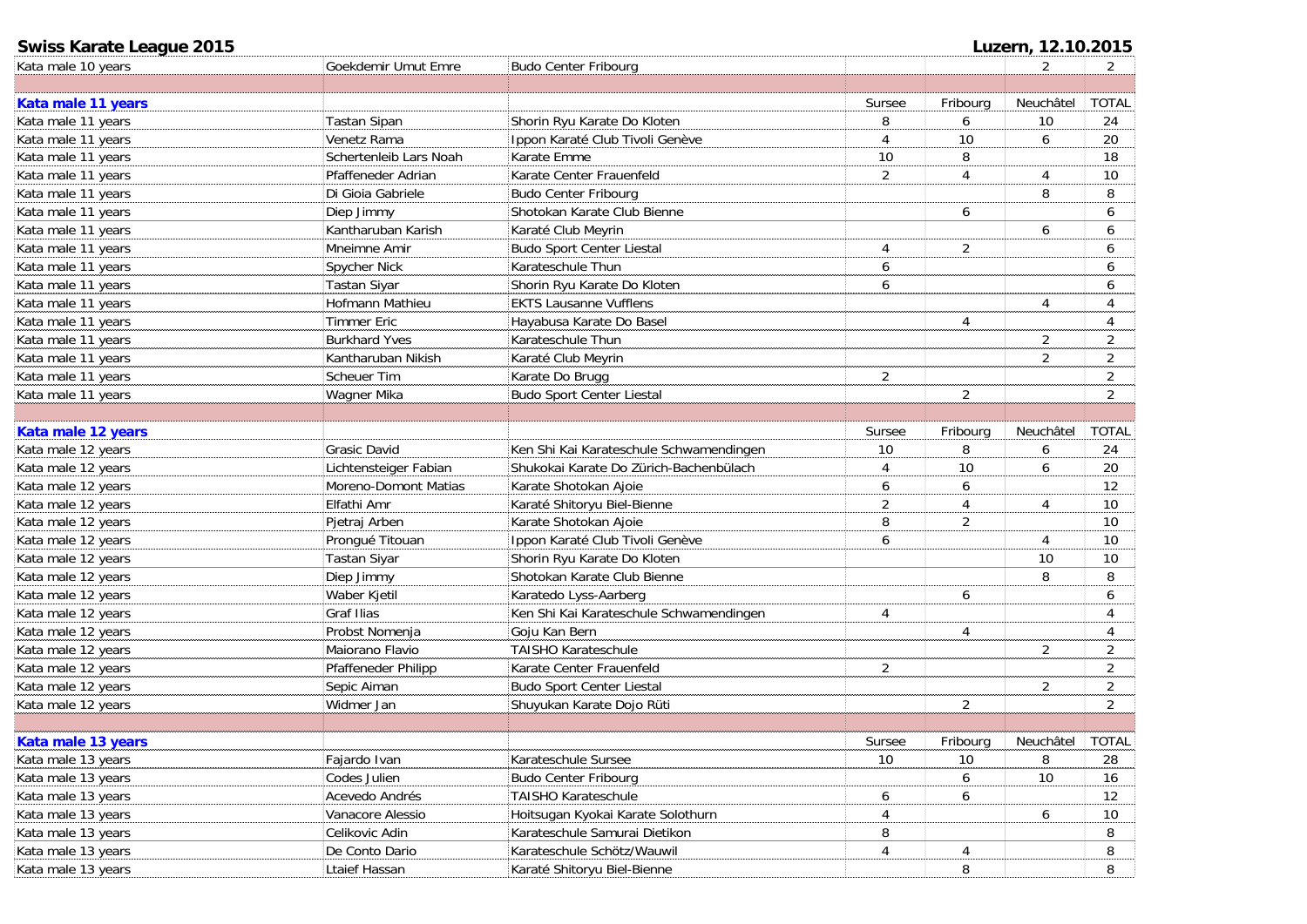| Swiss Karate League 2015                    |                        |                                         |                |                | Luzern, 12.10.2015 |                |
|---------------------------------------------|------------------------|-----------------------------------------|----------------|----------------|--------------------|----------------|
| Kata male 13 years                          | <b>Rigert Tim</b>      | <b>Budo Sport Center Liestal</b>        | $\overline{2}$ | 2              | 4                  | 8              |
| Kata male 13 years                          | Aschwanden Gian Elias  | Karate Emme                             | 6              |                |                    | 6              |
| Kata male 13 years                          | Nabais Daniel          | Ken Shi Kai Karateschule Schwamendingen |                |                | 6                  | 6              |
| Kata male 13 years                          | Gaidi Amin             | Karaté Shitoryu Biel-Bienne             |                |                | 4                  | $\overline{4}$ |
| Kata male 13 years                          | Pfaffeneder Philipp    | Karate Center Frauenfeld                |                | 4              |                    | 4              |
| Kata male 13 years                          | Ivic Veljko            | Shorin Ryu Karate Do Kloten             |                | $\overline{2}$ |                    | $\overline{2}$ |
| Kata male 13 years                          | Ljena Erion            | Karateschule Schötz/Wauwil              |                |                | 2                  | $\overline{2}$ |
| Kata male 13 years                          | Moreno-Domont Matias   | Karate Shotokan Ajoie                   |                |                | 2                  | 2              |
| Kata male 13 years                          | Ortiz Ryan             | Karate Center Frauenfeld                | 2              |                |                    | $\overline{2}$ |
|                                             |                        |                                         |                |                |                    |                |
| Kumite Individual female Seniors +68        |                        |                                         | Sursee         | Fribourg       | Neuchâtel          | <b>TOTAL</b>   |
| Kumite Individual female Seniors +68        | Kaufmann Fabienne      | Karateschule Sursee                     | 10             | 8              |                    | 18             |
| Kumite Individual female Seniors +68        | Karalik Nurija         | Elson Sport & Karate                    | 6              | 10             |                    | 16             |
| Kumite Individual female Seniors +68        | Pfister Sophie         | Goju Kan Bern                           | 6              | 6              |                    | 12             |
| Kumite Individual female Seniors +68        | Horvath Janette        | Elson Sport & Karate                    | 4              | 4              |                    | 8              |
| Kumite Individual female Seniors +68        | Rufer Angela           | Shuyukan Karate Dojo Rüti               | 8              |                |                    | 8              |
| Kumite Individual female Seniors +68        | <b>Christen Nadine</b> | Karateschule Huttwil                    |                | 6              |                    | 6              |
| Kumite Individual female Seniors +68        | Gibiino Carla          | Ippon Karaté Club Tivoli Genève         | 4              |                |                    | 4              |
|                                             |                        |                                         |                |                |                    |                |
| <b>Kumite Individual female Seniors -50</b> |                        |                                         | Sursee         | Fribourg       | Neuchâtel          | <b>TOTAL</b>   |
| Kumite Individual female Seniors -50        | <b>Waber Francine</b>  | Karatedo Lyss-Aarberg                   | 10             |                |                    | 10             |
| Kumite Individual female Seniors -50        | Grenacher Annalena     | Karateschule Huttwil                    | 8              |                |                    | 8              |
| Kumite Individual female Seniors -50        | Petrovic Diana         | Karate do Herzogenbuchsee               | 6              |                |                    | 6              |
| Kumite Individual female Seniors -50        | Staglianò Nadia        | Shotokan Karatedo Kanazawa Bern         | 6              |                |                    | 6              |
| Kumite Individual female Seniors -50        | Mega Tamara            | <b>Budo Sport Center Liestal</b>        | $\overline{4}$ |                |                    | 4              |
|                                             |                        |                                         |                |                |                    |                |
| <b>Kumite Individual female Seniors -55</b> |                        |                                         | Sursee         | Fribourg       | Neuchâtel          | <b>TOTAL</b>   |
| Kumite Individual female Seniors -55        | Bartolotta Iliana      | Karate Club Valais                      | $10$           | 10             | 10                 | 30             |
| Kumite Individual female Seniors -55        | Gobet Florence         | Ippon Karaté Club Tivoli Genève         | 6              | 6              | 8                  | 20             |
| Kumite Individual female Seniors -55        | Von Känel Aline        | Goju Kan Bern                           | 4              | 4              | 6                  | 14             |
| Kumite Individual female Seniors -55        | Waber Francine         | Karatedo Lyss-Aarberg                   |                | 6              | 6                  | 12             |
| Kumite Individual female Seniors -55        | Ben Mimoun Sarah       | Karaté Club Meyrin                      | 8              |                |                    | 8              |
| Kumite Individual female Seniors -55        | Michel Melinda         | Kenseikan Karate-Do Thun                |                | 8              |                    | 8              |
| Kumite Individual female Seniors -55        | Magnin Aurélie         | Ippon Karaté Club Tivoli Genève         | 6              |                |                    | 6              |
|                                             |                        |                                         |                |                |                    |                |
| Kumite Individual female Seniors -61        |                        |                                         | Sursee         | Fribourg       | Neuchâtel          | <b>TOTAL</b>   |
| Kumite Individual female Seniors -61        | Brüderlin Ramona       | <b>Budo Sport Center Liestal</b>        | 6              | 10             | 10                 | 26             |
| Kumite Individual female Seniors -61        | Franzosi Marion        | Ippon Karaté Club Tivoli Genève         | 10             | 6              | 8                  | 24             |
| Kumite Individual female Seniors -61        | Kornfeld Noémie        | Neuchâtel Karaté-Do                     | 8              | 6              | 6                  | 20             |
| Kumite Individual female Seniors -61        | Schumacher Rahel       | Karatedo Lyss-Aarberg                   | 4              |                | 6                  | 14             |
| Kumite Individual female Seniors -61        | Krasniqi Egzona        | Ippon Karaté Club Tivoli Genève         |                | 8              | 4                  | 12             |
| Kumite Individual female Seniors -61        | Veraguth Mara          | Goju Kan Bern                           | 6              |                |                    | 6              |
| Kumite Individual female Seniors -61        | Saxer-Altieri Alia     | Karaté-Club Payerne                     |                | 4              |                    | 4              |
| Kumite Individual female Seniors -61        | Tercan Beyza           | Ken Shi Kai Karateschule Schwamendingen |                |                | 4                  | $\overline{4}$ |
|                                             |                        |                                         |                |                |                    |                |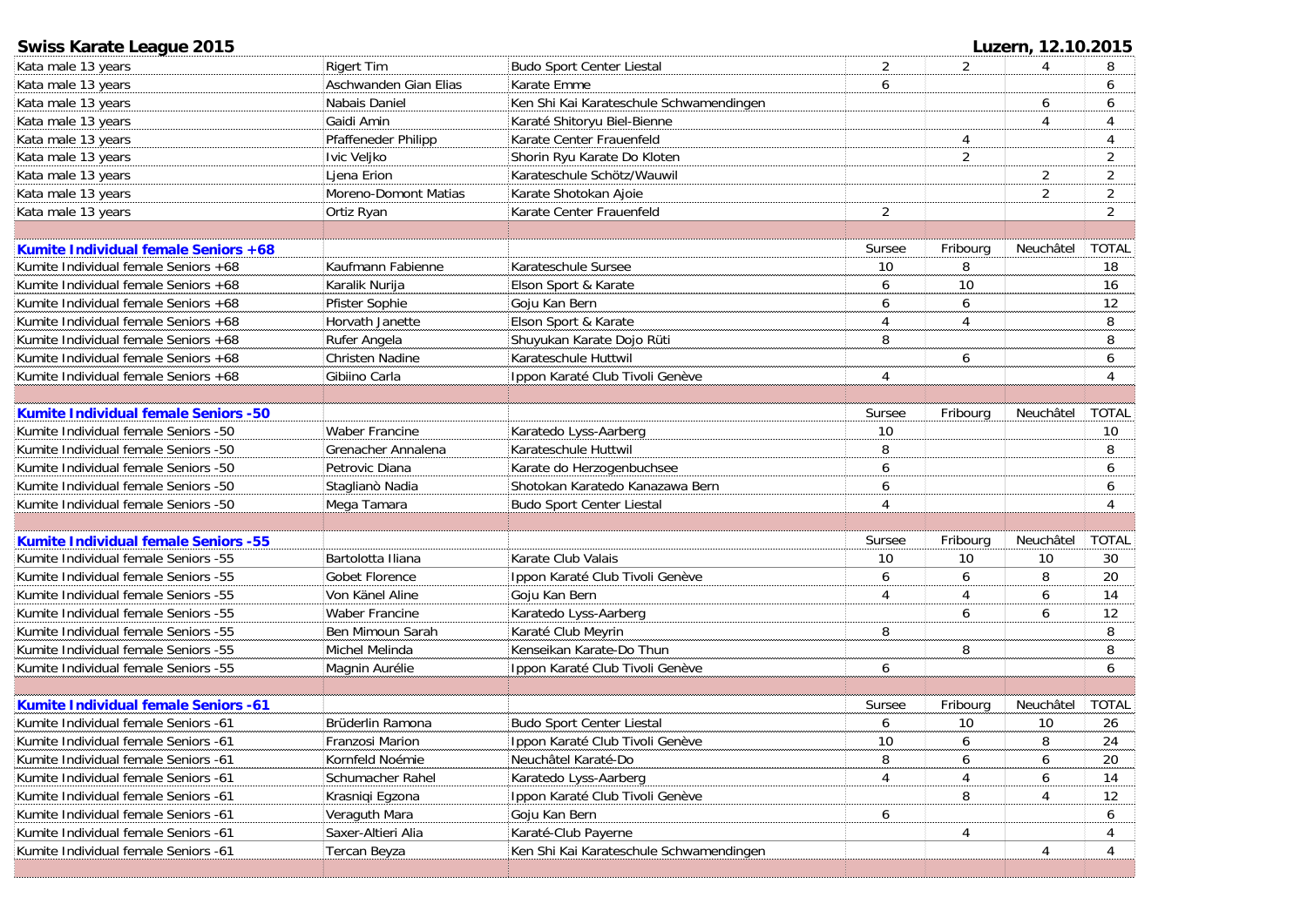# **Swiss Karate League 2015 Luzern, 12.10.2015**

| Kumite Individual female Seniors -68            |                           |                                         | Sursee         | Fribourg       | Neuchâtel      | <b>TOTAL</b>   |
|-------------------------------------------------|---------------------------|-----------------------------------------|----------------|----------------|----------------|----------------|
| Kumite Individual female Seniors -68            | Quirici Elena             | Karate Do Brugg                         |                | 10             | 10             | 20             |
| Kumite Individual female Seniors -68            | Clavien Fanny             | Neuchâtel Karaté-Do                     | 10             | 8              |                | 18             |
| Kumite Individual female Seniors -68            | Zulauf Shalin-Lya         | Kenseikan Karate-Do Thun                | 8              | 6              | 4              | 18             |
| Kumite Individual female Seniors -68            | Gibiino Carla             | Ippon Karaté Club Tivoli Genève         |                | 4              | 6              | 10             |
| Kumite Individual female Seniors -68            | Wüthrich-Luginbühl Simone | Goju Kan Bern                           | 6              |                | $\overline{4}$ | 10             |
| Kumite Individual female Seniors -68            | Kaufmann Fabienne         | Karateschule Sursee                     |                |                | 8              | 8              |
| Kumite Individual female Seniors -68            | Ait Mohammed Sarah        | Karaté Club Jonction                    | 6              |                |                | 6              |
| Kumite Individual female Seniors -68            | Karalik Nurija            | Elson Sport & Karate                    |                |                | 6              | 6              |
| Kumite Individual female Seniors -68            | Milosevic Mirjana         | Karatecenter Reto Kern                  |                | 6              |                | 6              |
| Kumite Individual female Seniors -68            | Bekteshi Albana           | Karate Club Dardania                    | $\overline{4}$ |                |                | 4              |
|                                                 |                           |                                         |                |                |                |                |
| Kumite Individual female U12 schwer/lourd       |                           |                                         | Sursee         | Fribourg       | Neuchâtel      | <b>TOTAL</b>   |
| Kumite Individual female U12 +38/+39/+39        | Suter Anina               | Ken Shi Kai Karateschule Schwamendingen | 8              | 8              |                | 16             |
| Kumite Individual female $U12 + 38/ + 39/ + 39$ | Kars Nurdan               | Shotokan Karate-Do Baselland            |                | 6              | 8              | 14             |
| Kumite Individual female $U12 + 38/ + 39/ + 39$ | Ujihara Miki              | Ken Shi Kai Karateschule Schwamendingen | 4              | 4              | 6              | 14             |
| Kumite Individual female $U12 + 38/ + 39/ + 39$ | Gass Lea                  | Fudokan Club Basel                      | 6              | 6              |                | 12             |
| Kumite Individual female $U12 + 38/ + 39/ + 39$ | Benz Shomshanok           | Karate Center Rapperswil-Uznach         | 10             |                |                | 10             |
| Kumite Individual female $U12 + 38/ + 39/ + 39$ | Poljak Nina               | Karate Center Frauenfeld                |                | 10             |                | 10             |
| Kumite Individual female $U12 + 38/ + 39/ + 39$ | Wyss Chonthicha           | <b>Budo Sport Center Liestal</b>        |                |                | 10             | 10             |
| Kumite Individual female $U12 + 38/ + 39/ + 39$ | Bürgisser Thyra           | Karateschule Sursee                     | 4              | 4              |                | 8              |
| Kumite Individual female $U12 + 38/ + 39/ + 39$ | Pentassuglia Audry        | <b>TAISHO Karateschule</b>              | $\overline{c}$ |                | 6              | 8              |
| Kumite Individual female $U12 + 38/ + 39/ + 39$ | Santos Cindy              | Karaté-Club Payerne                     | 6              |                |                | 6              |
| Kumite Individual female $U12 + 38/ + 39/ + 39$ | <b>Tastan Sevin</b>       | Shorin Ryu Karate Do Kloten             | $\overline{2}$ |                | 4              | 6              |
| Kumite Individual female $U12 + 38/ + 39/ + 39$ | Zwahlen Masha             | Nippon Karate Grenchen                  |                |                | $\overline{4}$ | 4              |
| Kumite Individual female $U12 + 38/ + 39/ + 39$ | Deuble Sarah              | Karatedo Lyss-Aarberg                   |                | 2              |                | 2              |
| Kumite Individual female $U12 + 38/ + 39/ + 39$ | Idri Rym                  | Karaté Shitoryu Biel-Bienne             |                |                | 2              | $\overline{2}$ |
|                                                 |                           |                                         |                |                |                |                |
| Kumite Individual female U12 leicht/léger       |                           |                                         | Sursee         | Fribourg       | Neuchâtel      | <b>TOTAL</b>   |
| Kumite Individual female U12 -34/-34/-35        | Rizzuti Nevina            | Elson Sport & Karate                    | 8              | 10             |                | 18             |
| Kumite Individual female U12 -34/-34/-35        | Dillier Moira             | <b>TAISHO Karateschule</b>              | 10             | 6              |                | 16             |
| Kumite Individual female U12 -34/-34/-35        | Barth Anna                | Karatecenter Reto Kern                  | 4              | 6              | 4              | 14             |
| Kumite Individual female U12 -34/-34/-35        | Olah Lea                  | Fudokan Club Basel                      | 6              | 4              | $\overline{4}$ | 14             |
| Kumite Individual female U12 -34/-34/-35        | Schläpfer Rita            | Elson Sport & Karate                    |                | 8              | 6              | 14             |
| Kumite Individual female U12 -34/-34/-35        | Minano Lanyfer            | Ken Shi Kai Karateschule Schwamendingen |                |                | 10             | 10             |
| Kumite Individual female U12 -34/-34/-35        | Gabrielyan Léa            | <b>EKTS Lausanne Vufflens</b>           |                |                | 8              | 8              |
| Kumite Individual female U12 -34/-34/-35        | Häberli Leana             | Karatecenter Reto Kern                  |                |                | 6              | 6              |
| Kumite Individual female U12 -34/-34/-35        | Jonen Rachel              | Karatedo Lyss-Aarberg                   | 6              |                |                | 6              |
| Kumite Individual female U12 -34/-34/-35        | Bouchouata Soumaia        | Karaté Shitoryu Biel-Bienne             |                | 4              |                | 4              |
| Kumite Individual female U12 -34/-34/-35        | Brighina Jessica          | Karatedo Lyss-Aarberg                   | $\overline{4}$ |                |                | 4              |
| Kumite Individual female U12 -34/-34/-35        | Lang Nora                 | Karate-Do Biel-Bienne                   |                | $\overline{2}$ | $\overline{2}$ | 4              |
| Kumite Individual female U12 -34/-34/-35        | Cimeli Stella             | Karate-Do Biel-Bienne                   | $\overline{2}$ |                |                | $\overline{2}$ |
| Kumite Individual female U12 -34/-34/-35        | Müller Muriel-Chantal     | Kenseikan Karate-Do Thun                |                |                | $\overline{2}$ | $\overline{2}$ |
|                                                 |                           |                                         |                |                |                |                |
| Kumite Individual female U12 mittel/moyen       |                           |                                         | Sursee         | Fribourg       | Neuchâtel      | <b>TOTAL</b>   |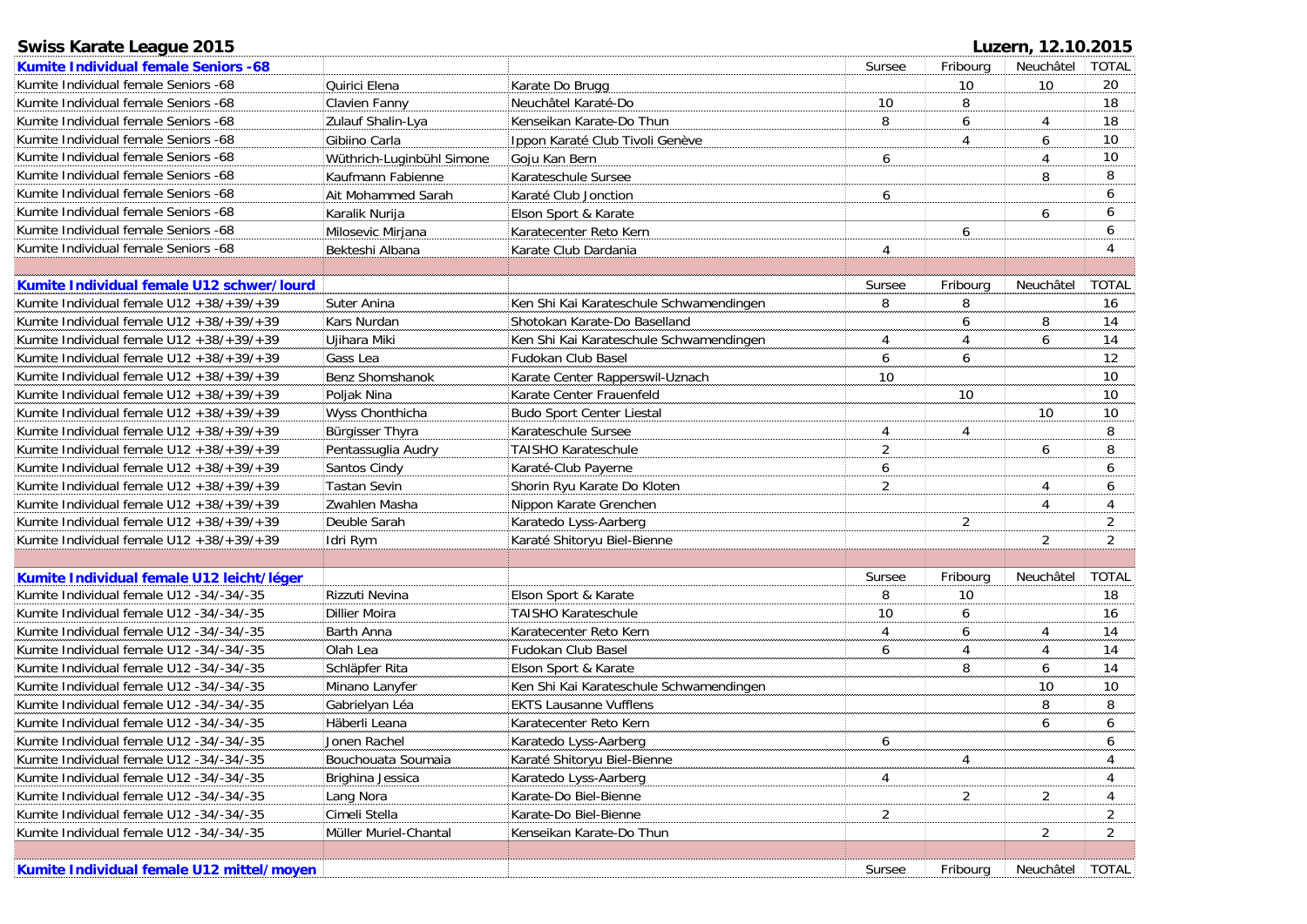| <b>Swiss Karate League 2015</b>                 |                      |                                 | Luzern, 12.10.2015 |                |                |                |  |
|-------------------------------------------------|----------------------|---------------------------------|--------------------|----------------|----------------|----------------|--|
| Kumite Individual female U12 -38/-39/-39        | Mettler Moeri        | Karate Do Brugg                 | 8                  | 6              | 8              | 22             |  |
| Kumite Individual female U12 -38/-39/-39        | Hofmann Mirja Lou    | Karatedo Lyss-Aarberg           | 6                  | 8              |                | 14             |  |
| Kumite Individual female U12 -38/-39/-39        | Benz Shomshanok      | Karate Center Rapperswil-Uznach |                    | 10             |                | 10             |  |
| Kumite Individual female U12 -38/-39/-39        | Dillier Moira        | <b>TAISHO Karateschule</b>      |                    |                | 10             | 10             |  |
| Kumite Individual female U12 -38/-39/-39        | Mader Sheena         | Nippon Karate Grenchen          | 10                 |                |                | 10             |  |
| Kumite Individual female U12 -38/-39/-39        | Zbinden Lara         | Karatedo Lyss-Aarberg           |                    | 6              | 4              | 10             |  |
| Kumite Individual female U12 -38/-39/-39        | Zwahlen Demi         | Karatedo Lyss-Aarberg           |                    | $\overline{2}$ | 6              | 8              |  |
| Kumite Individual female U12 -38/-39/-39        | Schläpfer Lorena     | Karate Center Rapperswil-Uznach | 6                  |                |                | 6              |  |
| Kumite Individual female U12 -38/-39/-39        | Zbinden Lea          | Karatedo Lyss-Aarberg           |                    |                | 6              | 6              |  |
| Kumite Individual female U12 -38/-39/-39        | Zwyer Michelle       | Shotokan Karateschule am Rigi   |                    | 4              | $\overline{2}$ | 6              |  |
| Kumite Individual female U12 -38/-39/-39        | <b>Bapst Sophie</b>  | Karatedo Lyss-Aarberg           |                    |                | $\overline{4}$ | 4              |  |
| Kumite Individual female U12 -38/-39/-39        | Kallen Lynn          | Karatedo Lyss-Aarberg           |                    | 4              |                | 4              |  |
| Kumite Individual female U12 -38/-39/-39        | Pirazzi Leana        | Neuchâtel Karaté-Do             | 4                  |                |                | 4              |  |
| Kumite Individual female U12 -38/-39/-39        | Tschanz Olivia       | Karateschule Thun               | 4                  |                |                | 4              |  |
| Kumite Individual female U12 -38/-39/-39        | Cochet Léa           | Karate-Do Biel-Bienne           | $\overline{c}$     |                |                | $\overline{c}$ |  |
| Kumite Individual female U12 -38/-39/-39        | Masnikosa Sara       | Karate-Do Winterthur            |                    | $\overline{2}$ |                | $\overline{2}$ |  |
|                                                 |                      |                                 |                    |                |                |                |  |
| Kumite Individual female U14 schwer/lourd       |                      |                                 | Sursee             | Fribourg       | Neuchâtel      | <b>TOTAL</b>   |  |
| Kumite Individual female $U14 + 54/ + 50/ + 47$ | Brun Andrea          | Karateschule Sursee             | $10$               | 10             |                | 20             |  |
| Kumite Individual female $U14 + 54/ + 50/ + 47$ | <b>Topcu Selin</b>   | Karateschule Schötz/Wauwil      |                    | 6              | 10             | 16             |  |
| Kumite Individual female $U14 + 54/ + 50/ + 47$ | Ovcar Karla          | Karatedo Lyss-Aarberg           | 4                  | 4              | 2              | 10             |  |
| Kumite Individual female $U14 + 54/ + 50/ + 47$ | Letica Anita         | Karate-Do Winterthur            |                    | 8              |                | 8              |  |
|                                                 |                      |                                 |                    |                |                |                |  |
| Kumite Individual female $U14 + 54/ + 50/ + 47$ | Redzepi Zemime       | Elson Sport & Karate            | 8                  |                |                | 8              |  |
| Kumite Individual female U14 +54/+50/+47        | Ziegler Vanessa      | Karateschule Sursee             |                    |                | 8              | 8              |  |
| Kumite Individual female U14 +54/+50/+47        | Forgione Ramona      | Shorin Ryu Karate Do Kloten     |                    | $\overline{2}$ | $\overline{4}$ | 6              |  |
| Kumite Individual female $U14 + 54/ + 50/ + 47$ | Graf Nina            | Shorin Ryu Karate Do Kloten     |                    |                | 6              | 6              |  |
| Kumite Individual female $U14 + 54/ + 50/ + 47$ | Kajtazi Lorika       | Elson Sport & Karate            | 6                  |                |                | 6              |  |
| Kumite Individual female U14 +54/+50/+47        | Picht Valentine      | <b>EKTS Lausanne Vufflens</b>   |                    |                | 6              | 6              |  |
| Kumite Individual female $U14 + 54/ + 50/ + 47$ | Rowcroft Phoebe      | Shorin Ryu Karate Do Kloten     | 6                  |                |                | 6              |  |
| Kumite Individual female $U14 + 54/ + 50/ + 47$ | Schachtner Laura     | Tomokai Oberwallis              |                    | 6              |                | 6              |  |
| Kumite Individual female $U14 + 54/ + 50/ + 47$ | Curty Lara           | Ippon Karaté Club Tivoli Genève |                    |                | $\overline{4}$ | 4              |  |
| Kumite Individual female $U14 + 54/ + 50/ + 47$ | Kaufmann Sina        | Karatedo Lyss-Aarberg           |                    | 4              |                | 4              |  |
| Kumite Individual female $U14 + 54/ + 50/ + 47$ | <b>Schratter Kim</b> | Karate Do Brugg                 | 4                  |                |                | 4              |  |
| Kumite Individual female $U14 + 54/ + 50/ + 47$ | Günther Marlene      | Karateschule Schötz/Wauwil      |                    | $\overline{2}$ |                | $\overline{2}$ |  |
| Kumite Individual female U14 +54/+50/+47        | Perny Livia          | Karatedo Lyss-Aarberg           |                    |                | $\overline{2}$ | $\overline{2}$ |  |
|                                                 |                      |                                 |                    |                |                |                |  |
| Kumite Individual female U14 leicht/léger       |                      |                                 | Sursee             | Fribourg       | Neuchâtel      | <b>TOTAL</b>   |  |
| Kumite Individual female U14 -42/-40/-40        | Vögelin Amélie       | Karatedo Lyss-Aarberg           | 6                  | 10             | 8              | 24             |  |
| Kumite Individual female U14 -42/-40/-40        | Vögelin Florence     | Karatedo Lyss-Aarberg           | 10                 | 8              |                | 18             |  |
| Kumite Individual female U14 -42/-40/-40        | Benz Shomshanok      | Karate Center Rapperswil-Uznach |                    |                | 10             | 10             |  |
| Kumite Individual female U14 -42/-40/-40        | Erne Sarina          | Karate Center Rapperswil-Uznach | 4                  | 6              |                | 10             |  |
| Kumite Individual female U14 -42/-40/-40        | Germanà Luana        | Karate Center Rapperswil-Uznach | 4                  | 4              |                | 8              |  |
| Kumite Individual female U14 -42/-40/-40        | Leder Shana          | <b>KSC Siggenthal</b>           |                    | 4              | 4              | 8              |  |
| Kumite Individual female U14 -42/-40/-40        | Messerli Cindy       | Karatedo Lyss-Aarberg           | 8                  |                |                | 8              |  |
| Kumite Individual female U14 -42/-40/-40        | Decataldo Lorena     | Elson Sport & Karate            |                    | 6              |                | 6              |  |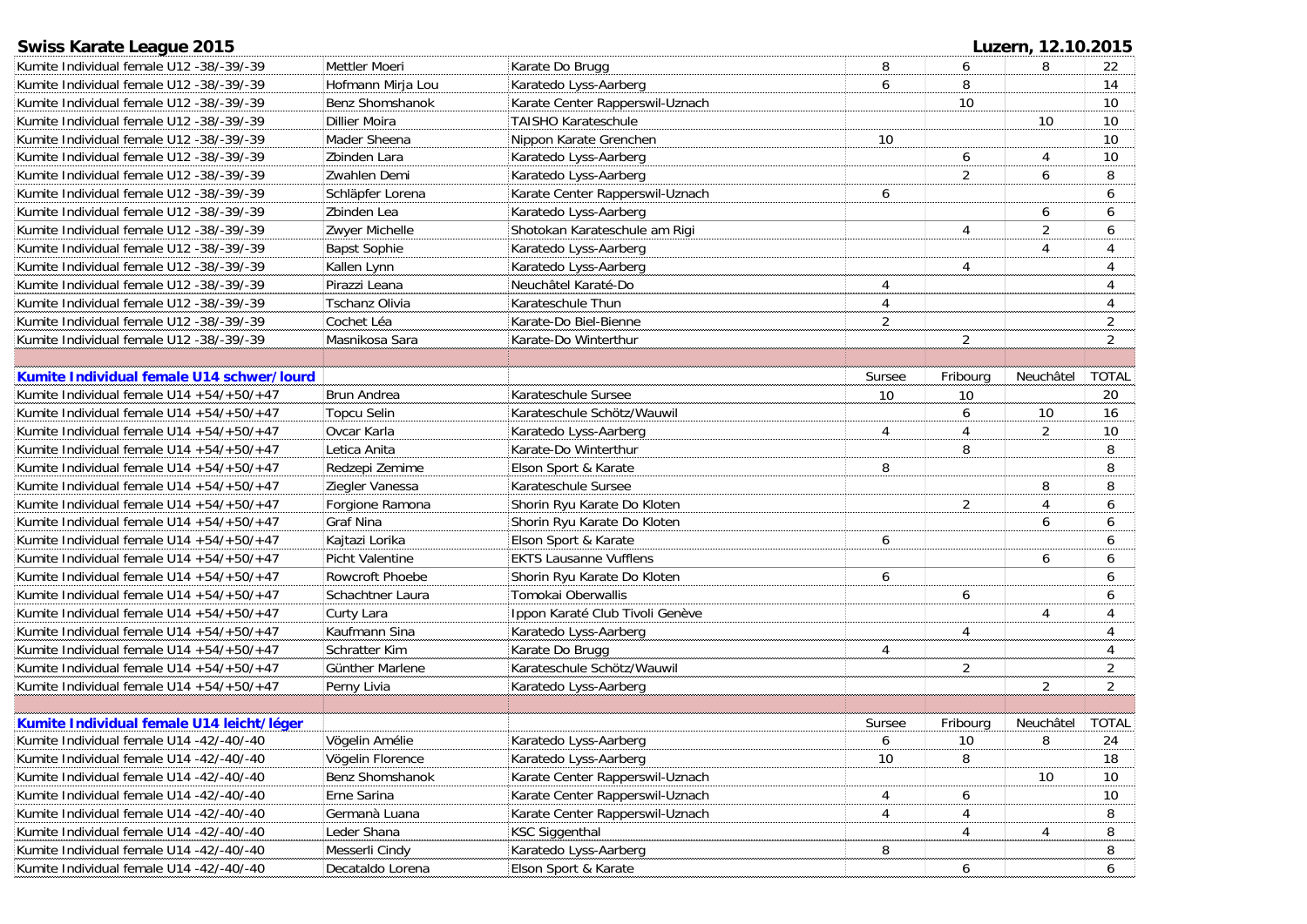| <b>Swiss Karate League 2015</b>           |                        |                                         | Luzern, 12.10.2015 |                |                |              |
|-------------------------------------------|------------------------|-----------------------------------------|--------------------|----------------|----------------|--------------|
| Kumite Individual female U14 -42/-40/-40  | Ellenberger Lorena     | Karatedo Lyss-Aarberg                   | 6                  |                |                |              |
| Kumite Individual female U14 -42/-40/-40  | Lao Alessia            | <b>TAISHO Karateschule</b>              |                    |                | 6              | 6            |
| Kumite Individual female U14 -42/-40/-40  | Mader Sheena           | Nippon Karate Grenchen                  |                    |                | 6              | 6            |
| Kumite Individual female U14 -42/-40/-40  | <b>Bortot Lucia</b>    | Karatedo Lyss-Aarberg                   |                    |                | 4              | 4            |
| Kumite Individual female U14 -42/-40/-40  | Gioffi Alessia         | Kashiva Kan Bienne                      | $\overline{2}$     | $\overline{2}$ |                |              |
| Kumite Individual female U14 -42/-40/-40  | Siegenthaler Léonie    | KS Langnau LU                           | $\overline{2}$     | $\overline{2}$ |                |              |
| Kumite Individual female U14 -42/-40/-40  | Ingold Sherona         | Karaté-Club Payerne                     |                    |                | $\overline{2}$ | 2            |
| Kumite Individual female U14 -42/-40/-40  | Mischler Vanessa       | Karate-Do Biel-Bienne                   |                    |                | $\overline{2}$ | 2            |
|                                           |                        |                                         |                    |                |                |              |
| Kumite Individual female U14 mittel/moyen |                        |                                         | Sursee             | Fribourg       | Neuchâtel      | <b>TOTAL</b> |
| Kumite Individual female U14 -54/-50/-47  | Messerli Cindy         | Karatedo Lyss-Aarberg                   |                    | 8              | 10             | 18           |
| Kumite Individual female U14 -54/-50/-47  | <b>Picht Valentine</b> | <b>EKTS Lausanne Vufflens</b>           | 10                 | $\overline{2}$ |                | 12           |
| Kumite Individual female U14 -54/-50/-47  | Curty Lara             | Ippon Karaté Club Tivoli Genève         |                    | 10             |                | 10           |
| Kumite Individual female U14 -54/-50/-47  | Ribeiro Audry          | Ippon Karaté Club Tivoli Genève         | $\overline{4}$     | 6              |                | 10           |
| Kumite Individual female U14 -54/-50/-47  | Schüpbach Mara         | Karate Kai Bern                         | 6                  |                | 4              | 10           |
| Kumite Individual female U14 -54/-50/-47  | Laufer Melanie         | Karatedo Lyss-Aarberg                   | 8                  |                |                | 8            |
| Kumite Individual female U14 -54/-50/-47  | Vögelin Florence       | Karatedo Lyss-Aarberg                   |                    |                | 8              | 8            |
| Kumite Individual female U14 -54/-50/-47  | Decataldo Lorena       | Elson Sport & Karate                    |                    |                | 6              | 6            |
| Kumite Individual female U14 -54/-50/-47  | Hartmann Katja         | Karate Do Brugg                         |                    | 6              |                | 6            |
| Kumite Individual female U14 -54/-50/-47  | Suter Anina            | Ken Shi Kai Karateschule Schwamendingen |                    |                | 6              | 6            |
| Kumite Individual female U14 -54/-50/-47  | Topcu Selin            | Karateschule Schötz/Wauwil              | 6                  |                |                | 6            |
| Kumite Individual female U14 -54/-50/-47  | Bäni Matilda           | Karatecenter Reto Kern                  |                    | 4              |                |              |
| Kumite Individual female U14 -54/-50/-47  | Burri Laura            | Karatedo Lyss-Aarberg                   | $\overline{4}$     |                |                | 4            |
| Kumite Individual female U14 -54/-50/-47  | Huber Jenny            | Shorin Ryu Karate Do Kloten             |                    |                | 4              |              |
| Kumite Individual female U14 -54/-50/-47  | Santos Cindy           | Karaté-Club Payerne                     |                    | 4              |                |              |
| Kumite Individual female U14 -54/-50/-47  | Graf Isabel            | Ken Shi Kai Karateschule Schwamendingen |                    |                | 2              | 2            |
| Kumite Individual female U14 -54/-50/-47  | Kaitazi Lorena         | Elson Sport & Karate                    |                    |                | $\overline{2}$ | 2            |

Karate Do Brugg 2 2

Kumite Individual female U14 -54/-50/-47 Pauli Zoe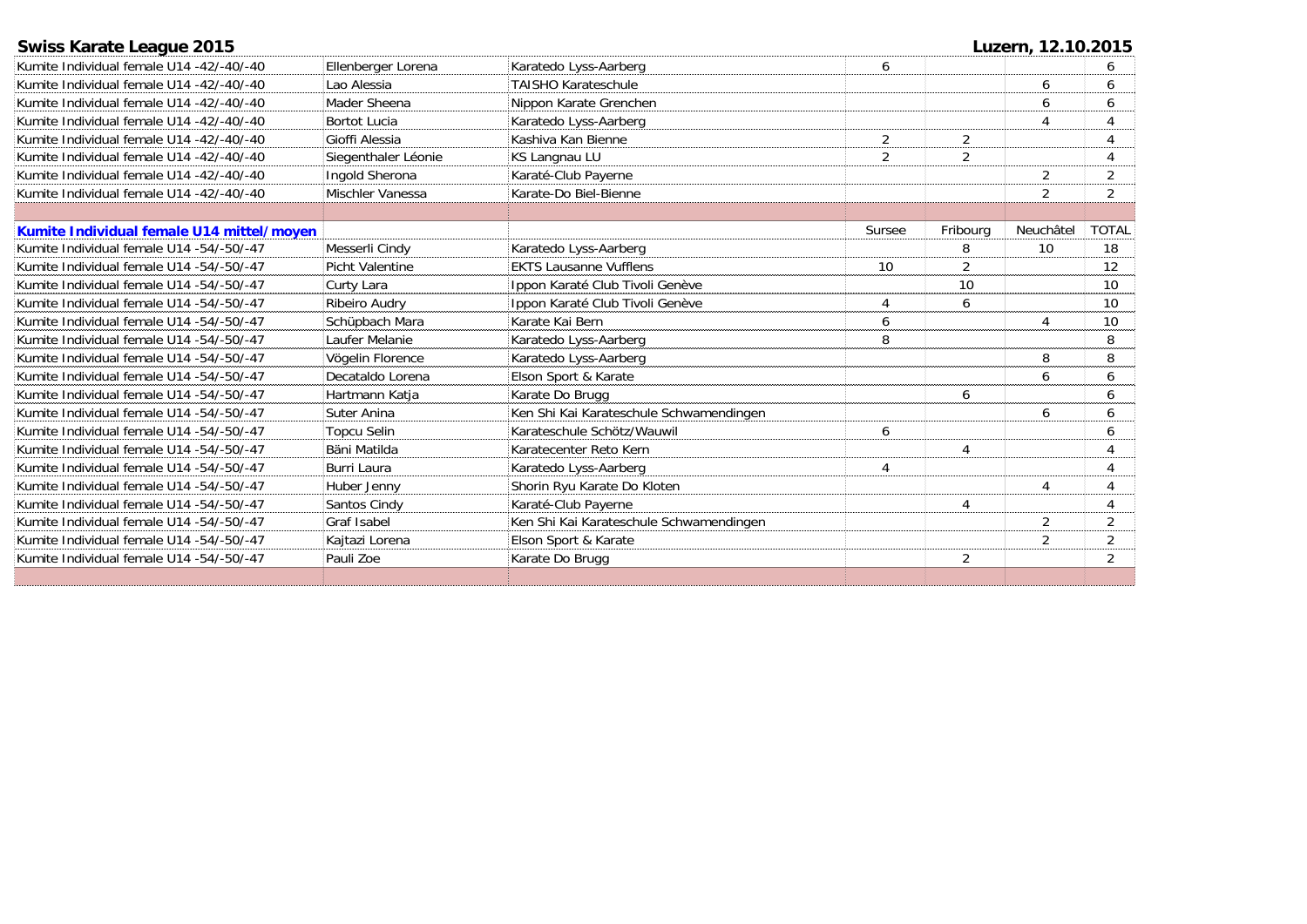| <b>Swiss Karate League 2015</b>     |                        |                                 |                |                | Luzern, 12.10.20 |                |
|-------------------------------------|------------------------|---------------------------------|----------------|----------------|------------------|----------------|
| Kumite Individual female U16 +54    |                        |                                 | Sursee         | Fribourg       | Neuchâtel        | <b>TOT</b>     |
| Kumite Individual female U16 +54    | <b>Bonjour Pauline</b> | Neuchâtel Karaté-Do             | 10             | 10             |                  | 2 <sub>C</sub> |
| Kumite Individual female U16 +54    | Maddalon Sonia         | Karatecenter Reto Kern          | 6              | 8              |                  | 14             |
| Kumite Individual female U16 +54    | Schratter Kim          | Karate Do Brugg                 |                |                | 10               | 14             |
| Kumite Individual female U16 +54    | Salvador Jessica       | Ippon Karaté Club Tivoli Genève | 6              | $\overline{2}$ | 4                | 12             |
| Kumite Individual female U16 +54    | Sama Laura             | Budo Sport Center Liestal       |                | 6              | 4                | 1 <sup>1</sup> |
| Kumite Individual female U16 +54    | Hirt Anna              | Karate Do Brugg                 | 8              |                |                  | 8              |
| Kumite Individual female U16 +54    | Weinberger Tena        | Karate Club Dardania            |                | 6              | 8                | 14             |
| Kumite Individual female U16 +54    | <b>Bortot Gina</b>     | Karatedo Lyss-Aarberg           |                |                | 6                | 6              |
| Kumite Individual female $U16 + 54$ | Redzepi Xhenisa        | Elson Sport & Karate            |                |                | 6                | 6              |
| Kumite Individual female U16 +54    | Juric Klara            | Shorin Ryu Karate Do Kloten     | 4              |                |                  |                |
| Kumite Individual female U16 +54    | Knupp Janine           | Karateschule Schötz/Wauwil      | 4              |                |                  |                |
| Kumite Individual female U16 +54    | Müller Melanie         | Karateschule Schötz/Wauwil      |                | 4              |                  |                |
| Kumite Individual female U16 +54    | <b>Brun Andrea</b>     | Karateschule Sursee             |                |                | 2                | $\overline{2}$ |
| Kumite Individual female $U16 + 54$ | Christen Nicole        | Karateschule Sursee             | $\overline{2}$ |                |                  | 2              |
| Kumite Individual female U16 +54    | Crausaz Diana          | Karaté-Club Payerne             | $\overline{2}$ |                |                  | 2              |
| Kumite Individual female U16 +54    | Misiek Ola             | Shorin Ryu Karate Do Kloten     |                | 2              |                  | $\overline{2}$ |
| Kumite Individual female U16 +54    | Ovcar Paula            | Karatedo Lyss-Aarberg           |                |                | 2                | $\overline{2}$ |
|                                     |                        |                                 |                |                |                  |                |
| Kumite Individual female U16 -47    |                        |                                 | Sursee         | Fribourg       | Neuchâtel        | <b>TOT</b>     |
| Kumite Individual female U16 -47    | Gamma Tabea            | <b>TAISHO Karateschule</b>      | 4              | 6              | 6                | 16             |
| Kumite Individual female U16 -47    | Krasniqi Edona         | Ippon Karaté Club Tivoli Genève | 6              | 10             |                  | 16             |
| Kumite Individual female U16 -47    | Abdellioua Ines        | Ippon Karaté Club Tivoli Genève | 6              | 8              |                  | 14             |

| Kumite Individual female U16 +54    |                        |                                  | Sursee         | Fribourg       | Neuchâtel      | <b>TOTAL</b>   |
|-------------------------------------|------------------------|----------------------------------|----------------|----------------|----------------|----------------|
| Kumite Individual female U16 +54    | Bonjour Pauline        | Neuchâtel Karaté-Do              | 10             | 10             |                | 20             |
| Kumite Individual female U16 +54    | Maddalon Sonia         | Karatecenter Reto Kern           | 6              | 8              |                | 14             |
| Kumite Individual female U16 +54    | Schratter Kim          | Karate Do Brugg                  |                | 4              | 10             | 14             |
| Kumite Individual female U16 +54    | Salvador Jessica       | Ippon Karaté Club Tivoli Genève  | 6              | 2              | 4              | 12             |
| Kumite Individual female U16 +54    | Sama Laura             | <b>Budo Sport Center Liestal</b> |                | 6              | 4              | 10             |
| Kumite Individual female U16 +54    | Hirt Anna              | Karate Do Brugg                  | 8              |                |                | 8              |
| Kumite Individual female U16 +54    | Weinberger Tena        | Karate Club Dardania             |                | 6              | 8              | 14             |
| Kumite Individual female U16 +54    | Bortot Gina            | Karatedo Lyss-Aarberg            |                |                | 6              | 6              |
| Kumite Individual female U16 +54    | Redzepi Xhenisa        | Elson Sport & Karate             |                |                | 6              | 6              |
| Kumite Individual female U16 +54    | Juric Klara            | Shorin Ryu Karate Do Kloten      | 4              |                |                | 4              |
| Kumite Individual female U16 +54    | Knupp Janine           | Karateschule Schötz/Wauwil       | 4              |                |                | 4              |
| Kumite Individual female U16 +54    | Müller Melanie         | Karateschule Schötz/Wauwil       |                | 4              |                | 4              |
| Kumite Individual female U16 +54    | <b>Brun Andrea</b>     | Karateschule Sursee              |                |                | $\overline{2}$ | $\overline{2}$ |
| Kumite Individual female U16 +54    | <b>Christen Nicole</b> | Karateschule Sursee              | $\overline{a}$ |                |                | $\overline{2}$ |
| Kumite Individual female U16 +54    | Crausaz Diana          | Karaté-Club Payerne              | 2              |                |                | $\overline{2}$ |
| Kumite Individual female U16 +54    | Misiek Ola             | Shorin Ryu Karate Do Kloten      |                | $\overline{2}$ |                | $\overline{2}$ |
| Kumite Individual female $U16 + 54$ | Ovcar Paula            | Karatedo Lyss-Aarberg            |                |                | $\overline{2}$ | $\overline{2}$ |
|                                     |                        |                                  |                |                |                |                |
| Kumite Individual female U16 -47    |                        |                                  | Sursee         | Fribourg       | Neuchâtel      | <b>TOTAL</b>   |
| Kumite Individual female U16 -47    | Gamma Tabea            | <b>TAISHO Karateschule</b>       | 4              | 6              | 6              | 16             |
| Kumite Individual female U16 -47    | Krasniqi Edona         | Ippon Karaté Club Tivoli Genève  | 6              | 10             |                | 16             |
| Kumite Individual female U16 -47    | Abdellioua Ines        | Ippon Karaté Club Tivoli Genève  | 6              | 8              |                | 14             |
| Kumite Individual female U16 -47    | Bianchetti Milena      | Karatedo Lyss-Aarberg            |                | 6              | 6              | 12             |
| Kumite Individual female U16 -47    | Bartolotta Rebecca     | Karate Club Valais               |                |                | 10             | 10             |
| Kumite Individual female U16 -47    | Polatli Meltem         | <b>Budo Sport Center Liestal</b> | 10             |                |                | 10             |
| Kumite Individual female U16 -47    | Conversano Lorena      | Karatecenter Reto Kern           | 8              |                |                | 8              |
| Kumite Individual female U16 -47    | Kars Nur               | Shotokan Karate-Do Baselland     |                |                | 8              | 8              |
| Kumite Individual female U16 -47    | Künzle Marisa          | Kenseikan Karate-Do Thun         | 4              |                |                | $\overline{4}$ |
|                                     |                        |                                  |                |                |                |                |
| Kumite Individual female U16 -54    |                        |                                  | Sursee         | Fribourg       | Neuchâtel      | <b>TOTAL</b>   |
| Kumite Individual female U16 -54    | Hirt Silvia            | Karate Do Brugg                  | 10             | 10             | 6              | 26             |
| Kumite Individual female U16 -54    | Kars Nur               | Shotokan Karate-Do Baselland     | 8              | 8              |                | 16             |
| Kumite Individual female U16 -54    | Sejdijaj Dielza        | Shuyukan Karate Dojo Rüti        |                | 4              | 10             | 14             |
| Kumite Individual female U16 -54    | Bartalotta Rebecca     | Karate Club Valais               | 6              | 6              |                | 12             |
| Kumite Individual female U16 -54    | Polatli Melisa         | Budo Sport Center Liestal        | $\overline{4}$ | 4              |                | 8              |
| Kumite Individual female U16 -54    | Salerno Noemi          | Karatedo Lyss-Aarberg            |                |                | 8              | 8              |
| Kumite Individual female U16 -54    | Délétroz Maeva         | Karate Club Valais               |                | 6              |                | 6              |
| Kumite Individual female U16 -54    | Kadar Ramona           | Karate Do Brugg                  | 6              |                |                | 6              |
| Kumite Individual female U16 -54    | Kajtazi Lorika         | Elson Sport & Karate             |                |                | 6              | 6              |
| Kumite Individual female U16 -54    | <b>Blaser Elena</b>    | Karate Emme                      | $\overline{4}$ |                |                | 4              |
| Kumite Individual female U16 -54    | Weber Bettina          | Karatedo Lyss-Aarberg            |                |                | 4              | 4              |
| Kumite Individual female U16 -54    | Dillier Emma           | TAISHO Karateschule              | $\overline{2}$ |                |                | $\overline{2}$ |
| Kumite Individual female U16 -54    | Limacher Alina         | Karateschule Sursee              | $\overline{2}$ |                |                | $\overline{2}$ |
|                                     |                        |                                  |                |                |                |                |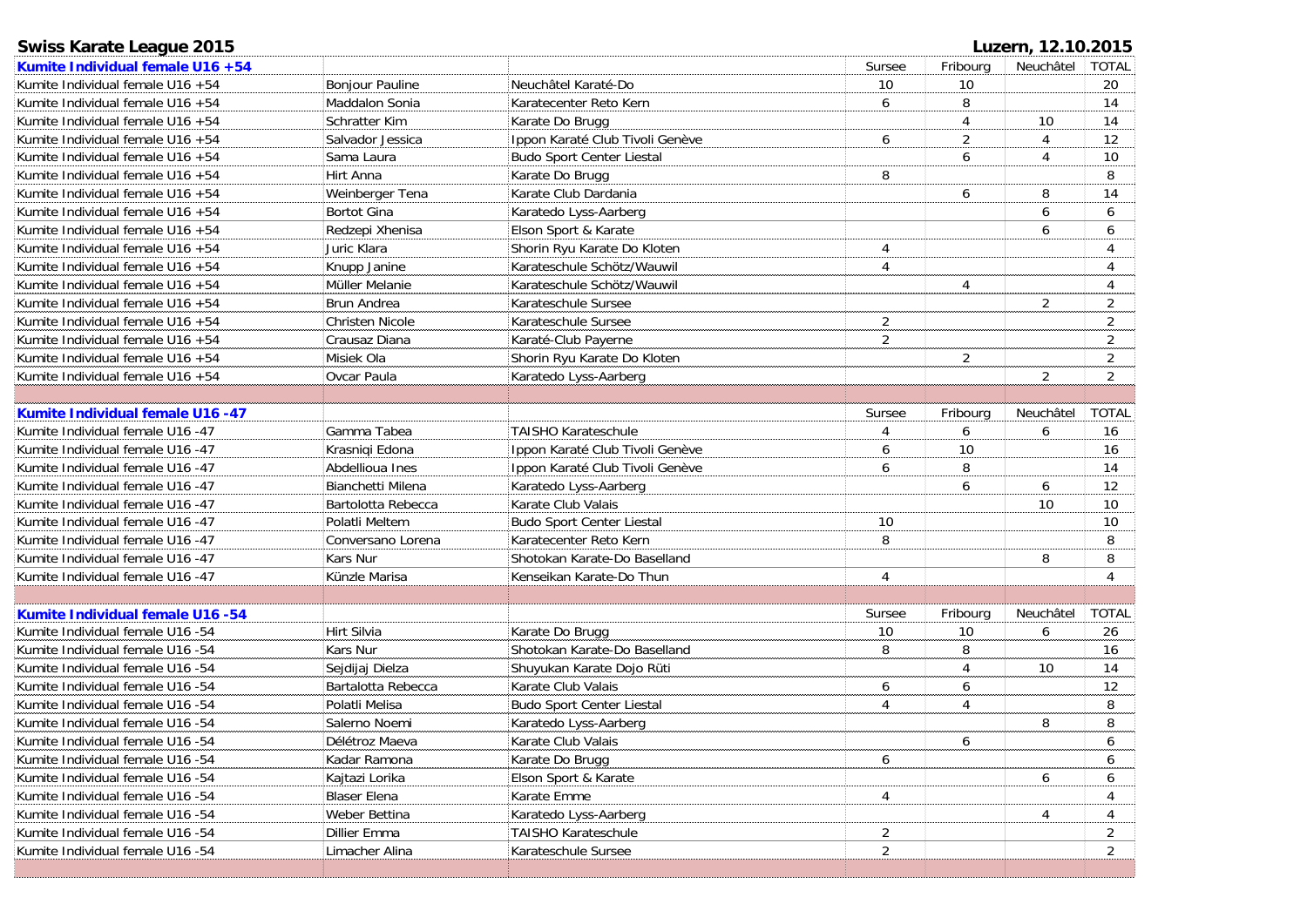| <b>Swiss Karate League 2015</b>         |                        |                                   |                |                | Luzern, 12.10.2015 |                |
|-----------------------------------------|------------------------|-----------------------------------|----------------|----------------|--------------------|----------------|
| Kumite Individual female U18 +59        |                        |                                   | Sursee         | Fribourg       | Neuchâtel          | <b>TOTAL</b>   |
| Kumite Individual female U18 +59        | Stanca Floriana        | Neuchâtel Karaté-Do               | 10             | 8              | 10                 | 28             |
| Kumite Individual female U18 +59        | Polozani Alma          | Shuyukan Karate Dojo Rüti         | 4              | 10             | 6                  | 20             |
| Kumite Individual female U18 +59        | <b>Ulluri Dielza</b>   | Karate Do Brugg                   | 8              | 6              | 6                  | 20             |
| Kumite Individual female U18 +59        | Elshani Donita         | Ippon Karaté Club Tivoli Genève   | 6              | 6              |                    | 12             |
| Kumite Individual female U18 +59        | <b>Bonjour Pauline</b> | Neuchâtel Karaté-Do               |                |                | 8                  | 8              |
| Kumite Individual female U18 +59        | Eggertswyler Laura     | Karaté-Club Cobra Fribourg        | 4              |                | $\overline{4}$     | 8              |
| Kumite Individual female U18 +59        | Knupp Janine           | Karateschule Schötz/Wauwil        |                | 4              | $\overline{4}$     | 8              |
| Kumite Individual female U18 +59        | Lauber Ramona          | Karate Club Valais                | 6              |                |                    | 6              |
| Kumite Individual female U18 +59        | Siegenthaler Chantale  | <b>KS Langnau LU</b>              | $\overline{2}$ | $\overline{4}$ |                    | 6              |
| Kumite Individual female U18 +59        | Sejdijaij Drenusha     | Shuyukan Karate Dojo Rüti         |                |                | $\overline{2}$     | $\overline{2}$ |
|                                         |                        |                                   |                |                |                    |                |
| Kumite Individual female U18 -53        |                        |                                   | Sursee         | Fribourg       | Neuchâtel          | <b>TOTAL</b>   |
| Kumite Individual female U18 -53        | Schärer Maya           | Karate Do Brugg                   | 10             | 10             | 10                 | 30             |
| Kumite Individual female U18 -53        | Haas Fabienne          | Karateschule Sursee               | 4              | 6              | 6                  | 16             |
| Kumite Individual female U18 -53        | Dokter Sanne           | Karateschule Schötz/Wauwil        | 6              |                | 8                  | 14             |
| Kumite Individual female U18 -53        | Krasniqi Njomza        | Karatedo Lyss-Aarberg             | 6              | 8              |                    | 14             |
| Kumite Individual female U18 -53        | Kurer Chiara           | Wado-Karate-Dojo St. Gallen       | 8              | 6              |                    | 14             |
| Kumite Individual female U18 -53        | Conversano Lorena      | Karatecenter Reto Kern            |                | 4              | 4                  | 8              |
| Kumite Individual female U18 -53        | Polatli Meltem         | <b>Budo Sport Center Liestal</b>  |                |                | 6                  | 6              |
| Kumite Individual female U18 -53        | Gomes Tania            | Tomokai Interlaken                | 4              |                |                    | 4              |
| Kumite Individual female U18 -53        | Rieder Sara            | Hoitsugan Kyokai Karate Solothurn |                |                | $\overline{4}$     | 4              |
|                                         |                        |                                   |                |                |                    |                |
| <b>Kumite Individual female U18 -59</b> |                        |                                   | Sursee         | Fribourg       | Neuchâtel          | <b>TOTAL</b>   |
| Kumite Individual female U18 -59        | Radjenovic Nina        | Karatedo Lyss-Aarberg             | 10             | 10             | 10                 | 30             |
| Kumite Individual female U18 -59        | Sadiku Kosovare        | Neuchâtel Karaté-Do               | 8              | 8              | 6                  | 22             |
| Kumite Individual female U18 -59        | Zumwald Oriane         | Neuchâtel Karaté-Do               | 6              | 6              | 6                  | 18             |
| Kumite Individual female U18 -59        | Meylan Nina            | Karatedo Lyss-Aarberg             |                | $\overline{4}$ | 8                  | 12             |
| Kumite Individual female U18 -59        | <b>Bultmann Liv</b>    | Elson Sport & Karate              | 4              |                | $\overline{A}$     | 8              |
| Kumite Individual female U18 -59        | Dokter Sanne           | Karateschule Schötz/Wauwil        |                | 6              |                    | 6              |
| Kumite Individual female U18 -59        | Isenegger Leoni        | Karate Kai Bern                   | 6              |                |                    | 6              |
| Kumite Individual female U18 -59        | Délétroz Maeva         | Karate Club Valais                |                |                | $\overline{4}$     | 4              |
| Kumite Individual female U18 -59        | Ferrari Giada          | Asia Sport Center ZH              | $\overline{2}$ | $\overline{2}$ |                    | 4              |
| Kumite Individual female U18 -59        | Gothuey Léa            | <b>EKTS Lausanne Vufflens</b>     |                | $\overline{4}$ |                    | 4              |
| Kumite Individual female U18 -59        | Lombardo Alina         | Karatecenter Reto Kern            | 4              |                |                    | 4              |
| Kumite Individual female U18 -59        | Penela Claudia         | Neuchâtel Karaté-Do               |                | $\overline{2}$ | $\overline{2}$     | 4              |
| Kumite Individual female U18 -59        | <b>Helbling Meret</b>  | <b>TAISHO Karateschule</b>        | $\overline{2}$ |                |                    | 2              |
|                                         |                        |                                   |                |                |                    |                |
| Kumite Individual female U21 +68        |                        |                                   | Sursee         | Fribourg       | Neuchâtel          | <b>TOTAL</b>   |
| Kumite Individual female U21 +68        | Karalik Nurija         | Elson Sport & Karate              | $10$           | 10             | 10                 | 30             |
| Kumite Individual female U21 +68        | Kaufmann Fabienne      | Karateschule Sursee               | 6              | 8              | 8                  | 22             |
| Kumite Individual female U21 +68        | Gibiino Carla          | Ippon Karaté Club Tivoli Genève   | 8              | 6              | 6                  | 20             |
| Kumite Individual female U21 +68        | Bekteshi Albana        | Karate Club Dardania              |                | 6              | 4                  | 10             |
| Kumite Individual female U21 +68        | Zulauf Shalin-Lya      | Kenseikan Karate-Do Thun          |                | 4              | 6                  | 10             |
| Kumite Individual female U21 +68        | Sahakoglu Nathali      | Elson Sport & Karate              | 6              |                |                    | 6              |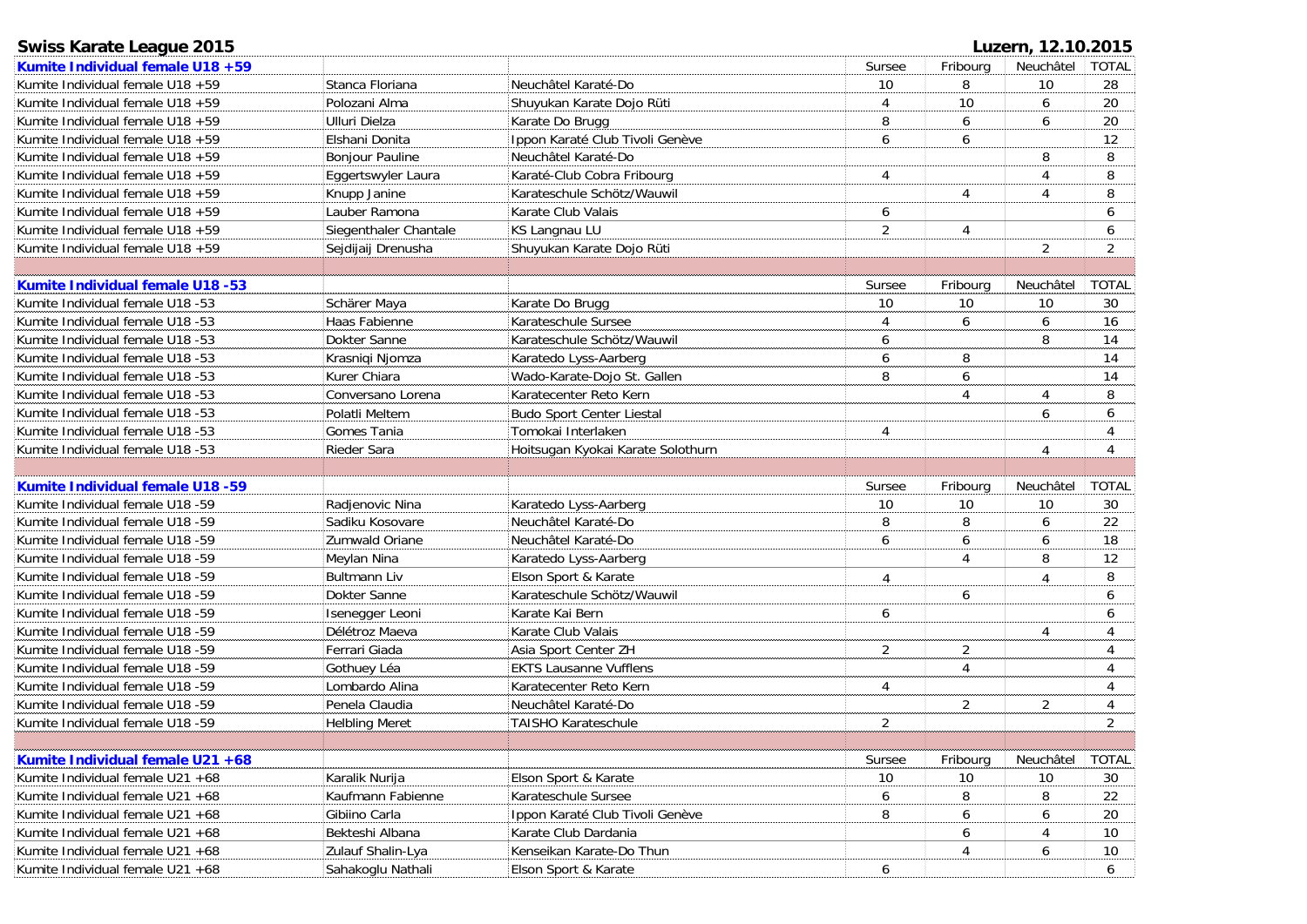| <b>Swiss Karate League 2015</b>         |                         |                                         |                |                | Luzern, 12.10.2015 |                |
|-----------------------------------------|-------------------------|-----------------------------------------|----------------|----------------|--------------------|----------------|
| Kumite Individual female U21 +68        | Christen Nadine         | Karateschule Huttwil                    | 4              |                |                    |                |
| Kumite Individual female U21 +68        | Pfister Sophie          | Goju Kan Bern                           | 4              |                |                    | 4              |
| Kumite Individual female U21 +68        | Vautier Sheridan        | <b>EKTS Lausanne Vufflens</b>           |                | 4              |                    | 4              |
|                                         |                         |                                         |                |                |                    |                |
| Kumite Individual female U21 -50        |                         |                                         | Sursee         | Fribourg       | Neuchâtel          | <b>TOTAL</b>   |
| Kumite Individual female U21 -50        | Waber Francine          | Karatedo Lyss-Aarberg                   | 10             |                |                    | 10             |
| Kumite Individual female U21 -50        | Mega Tamara             | <b>Budo Sport Center Liestal</b>        | 8              |                |                    | 8              |
| Kumite Individual female U21 -50        | Grenacher Annalena      | Karateschule Huttwil                    | 6              |                |                    | 6              |
| Kumite Individual female U21 -50        | Petrovic Diana          | Karate do Herzogenbuchsee               | 6              |                |                    | 6              |
|                                         |                         |                                         |                |                |                    |                |
| <b>Kumite Individual female U21 -55</b> |                         |                                         | Sursee         | Fribourg       | Neuchâtel          | <b>TOTAL</b>   |
| Kumite Individual female U21 -55        | Bartolotta Iliana       | Karate Club Valais                      |                | 10             | 8                  | 18             |
| Kumite Individual female U21 -55        | Waber Francine          | Karatedo Lyss-Aarberg                   |                | 8              | 10                 | 18             |
| Kumite Individual female U21 -55        | Michel Melinda          | Kenseikan Karate-Do Thun                |                | 6              | 6                  | 12             |
| Kumite Individual female U21 -55        | Dia-Eddine Sana         | Neuchâtel Karaté-Do                     |                |                | 6                  | 6              |
| Kumite Individual female U21 -55        | <b>Schmidt Nathalie</b> | Karateclub Gampel-Saastal               |                | 6              |                    | 6              |
|                                         |                         |                                         |                |                |                    |                |
| Kumite Individual female U21 -61        |                         |                                         | Sursee         | Fribourg       | Neuchâtel          | <b>TOTAL</b>   |
| Kumite Individual female U21 -61        | Franzosi Marion         | Ippon Karaté Club Tivoli Genève         | 10             | 8              | 10                 | 28             |
| Kumite Individual female U21 -61        | Krasniqi Egzona         | Ippon Karaté Club Tivoli Genève         | 8              | 6              | 8                  | 22             |
| Kumite Individual female U21 -61        | Mark Melinda            | Ken Shi Kai Karateschule Schwamendingen |                |                | 6                  | 6              |
| Kumite Individual female U21 -61        | Singer Celina           | Karateschule Sursee                     |                | 6              | 6                  | 12             |
| Kumite Individual female U21 -61        | Bartolotta Iliana       | Karate Club Valais                      | 6              |                |                    | 6              |
| Kumite Individual female U21 -61        | Brüderlin Ramona        | <b>Budo Sport Center Liestal</b>        | 4              | 10             |                    | 14             |
| Kumite Individual female U21 -61        | Gernet Vera             | <b>TAISHO Karateschule</b>              |                | 4              |                    | 4              |
| Kumite Individual female U21 -61        | Schmidt Nathalie        | Karateclub Gampel-Saastal               | 4              |                |                    | 4              |
| Kumite Individual female U21 -61        | Schumacher Rahel        | Karatedo Lyss-Aarberg                   | 6              |                |                    | 6              |
| Kumite Individual female U21 -61        | Veraguth Mara           | Goju Kan Bern                           | $\overline{2}$ |                |                    | $\overline{2}$ |
|                                         |                         |                                         |                |                |                    |                |
| Kumite Individual male Seniors +84      |                         |                                         | Sursee         | Fribourg       | Neuchâtel          | <b>TOTAL</b>   |
| Kumite Individual male Seniors +84      | De Martin Sabri         | Elson Sport & Karate                    | 10             | 6              | 10                 | 26             |
| Kumite Individual male Seniors +84      | Tseng Jacky Wi Chung    | Nippon Karate Grenchen                  | 6              |                | 8                  | 14             |
| Kumite Individual male Seniors +84      | Zecca Donato            | Karaté Club Jaguar Vallorbe             | 8              | 4              |                    | 12             |
| Kumite Individual male Seniors +84      | Mahalla Fehmi           | Karate Club Dardania                    |                | 10             |                    | 10             |
| Kumite Individual male Seniors +84      | Jeannerat Elie          | Karate-Do Biel-Bienne                   | 6              | $\overline{2}$ |                    | 8              |
| Kumite Individual male Seniors +84      | Simic Radovan           | Hayabusa Karate Do Basel                |                | 8              |                    | 8              |
| Kumite Individual male Seniors +84      | Carneiro Stefan         | Karateschule Sursee                     |                |                | 6                  | 6              |
| Kumite Individual male Seniors +84      | Musaj Florim            | Nippon Karate Grenchen                  |                | 6              |                    | 6              |
| Kumite Individual male Seniors +84      | N'Diaye Pape            | Neuchâtel Karaté-Do                     |                |                | 6                  | 6              |
| Kumite Individual male Seniors +84      | Andrijanic Mario        | Karate do Herzogenbuchsee               | 4              |                |                    | 4              |
| Kumite Individual male Seniors +84      | Chouaki Mourad          | <b>EKTS Lausanne Vufflens</b>           |                |                | 4                  | 4              |
| Kumite Individual male Seniors +84      | Weber Florian           | Karateschule Sursee                     |                | 4              |                    | 4              |
| Kumite Individual male Seniors +84      | Wogrinez Bastian        | Ken Shi Kai Karateschule Schwamendingen |                | $\overline{2}$ |                    | $\overline{2}$ |
|                                         |                         |                                         |                |                |                    |                |
| Kumite Individual male Seniors -60      |                         |                                         | Sursee         | Fribourg       | Neuchâtel          | <b>TOTAL</b>   |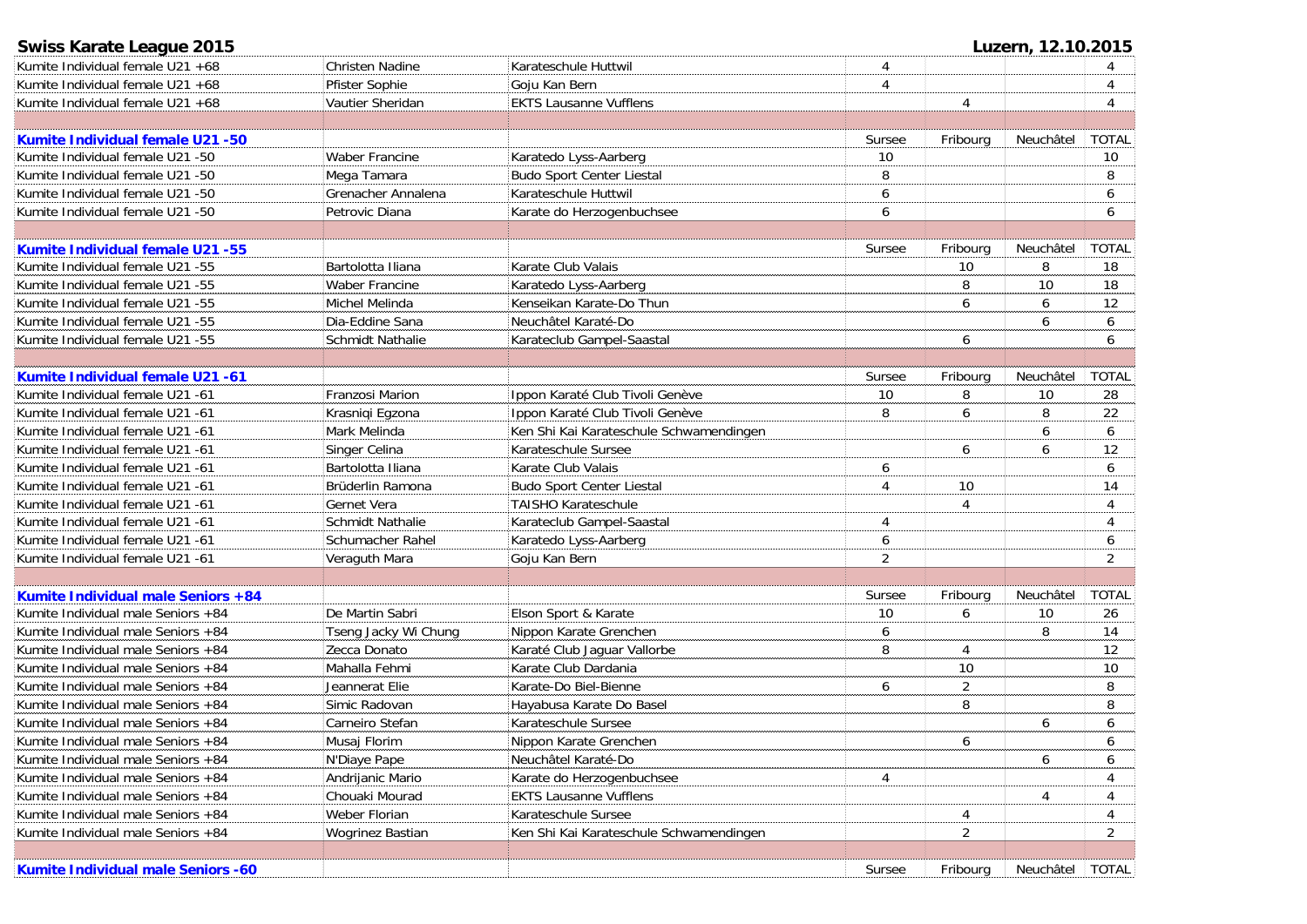| Swiss Karate League 2015                   |                       |                                         |                |                | Luzern, 12.10.2015 |                |
|--------------------------------------------|-----------------------|-----------------------------------------|----------------|----------------|--------------------|----------------|
| Kumite Individual male Seniors -60         | Délétroz Gaétan       | Karate Club Valais                      |                |                | 10                 | 10             |
| Kumite Individual male Seniors -60         | Faes Yannik           | Karateschule Sursee                     |                |                | 8                  | 8              |
| Kumite Individual male Seniors -60         | Rohner Luca           | Karate Do Brugg                         |                |                | 6                  | 6              |
|                                            |                       |                                         |                |                |                    |                |
| <b>Kumite Individual male Seniors -67</b>  |                       |                                         | Sursee         | Fribourg       | Neuchâtel          | <b>TOTAL</b>   |
| Kumite Individual male Seniors -67         | <b>Bytyci Mentor</b>  | Elson Sport & Karate                    | 8              | 6              | 6                  | 20             |
| Kumite Individual male Seniors -67         | Délétroz Gaétan       | Karate Club Valais                      | 10             | 10             |                    | 20             |
| Kumite Individual male Seniors -67         | Bajrami Kujtim        | Karate Club Valais                      |                | 8              | 10                 | 18             |
| Kumite Individual male Seniors -67         | Schibler Marc-Antoine | Karaté Club Jonction                    | 4              | 2              | 6                  | 12             |
| Kumite Individual male Seniors -67         | Sigillò Nicola        | Karate-Do Biel-Bienne                   | 6              | 6              |                    | 12             |
| Kumite Individual male Seniors -67         | <b>Tawfik Salim</b>   | Karaté-Club Cobra Fribourg              |                | $\overline{4}$ | 8                  | 12             |
| Kumite Individual male Seniors -67         | Rüegg Michael         | <b>TAISHO Karateschule</b>              | 6              |                |                    | 6              |
| Kumite Individual male Seniors -67         | Al-Zoubi Hamza        | dojobushido Lausanne                    |                |                | 4                  | 4              |
| Kumite Individual male Seniors -67         | Faes Yannik           | Karateschule Sursee                     | $\overline{4}$ |                |                    | $\overline{4}$ |
| Kumite Individual male Seniors -67         | Pavlovic Dejan        | Karatecenter Reto Kern                  |                |                | $\overline{4}$     | 4              |
| Kumite Individual male Seniors -67         | Pellizani Vito        | Neuchâtel Karaté-Do                     |                | 4              |                    | 4              |
| Kumite Individual male Seniors -67         | Premraj Gandheban     | Renshin Kan Karate Schule Weinfelden    | $\overline{2}$ |                |                    | $\overline{2}$ |
|                                            |                       |                                         |                |                |                    |                |
| <b>Kumite Individual male Seniors - 75</b> |                       |                                         | Sursee         | Fribourg       | Neuchâtel          | <b>TOTAL</b>   |
| Kumite Individual male Seniors -75         | Schmidlin Benoît      | Neuchâtel Karaté-Do                     | 8              | 10             | 8                  | 26             |
| Kumite Individual male Seniors -75         | Gelsomino Fabrizio    | Neuchâtel Karaté-Do                     | 6              | 8              | 10                 | 24             |
| Kumite Individual male Seniors -75         | <b>Heim Vital</b>     | Karate Do Frutigen                      | 6              | 6              | $\overline{4}$     | 16             |
| Kumite Individual male Seniors -75         | Weibel Roman          | Karatedo Lyss-Aarberg                   | 10             |                | 6                  | 16             |
| Kumite Individual male Seniors -75         | Eggimann Paco         | Karatedo Lyss-Aarberg                   |                | 4              | $\overline{4}$     | 8              |
| Kumite Individual male Seniors -75         | Cristina Luca         | Karatedo Lyss-Aarberg                   |                |                | 6                  | 6              |
| Kumite Individual male Seniors -75         | Ferradino Matteo      | Karate Do Brugg                         |                | 6              |                    | 6              |
| Kumite Individual male Seniors -75         | Lüthold Raffael       | Karateschule Sursee                     | 4              |                | $\overline{2}$     | 6              |
| Kumite Individual male Seniors -75         | Käser Christoph       | Karate-Do Biel-Bienne                   |                | 4              |                    | 4              |
| Kumite Individual male Seniors -75         | Jost Marco            | KS Langnau LU                           | $\overline{2}$ |                |                    | $\overline{2}$ |
| Kumite Individual male Seniors -75         | Petrucci Fabio        | <b>Budo Sport Center Liestal</b>        |                | $\overline{2}$ |                    | $\overline{2}$ |
| Kumite Individual male Seniors -75         | Salihu Shqiprim       | Karate Club Dardania                    |                |                | $\overline{2}$     | $\overline{2}$ |
|                                            |                       |                                         |                |                |                    |                |
| <b>Kumite Individual male Seniors -84</b>  |                       |                                         | Sursee         | Fribourg       | Neuchâtel          | <b>TOTAL</b>   |
| Kumite Individual male Seniors -84         | Wassim Farhat         | Ken Shi Kai Karateschule Schwamendingen | 10             |                | 10                 | 20             |
| Kumite Individual male Seniors -84         | Bytyqi Nikoll         | KS Langnau LU                           | 6              | 6              | 6                  | 18             |
| Kumite Individual male Seniors -84         | Seiler Demian         | Karatedo Lyss-Aarberg                   | 8              | 10             |                    | 18             |
| Kumite Individual male Seniors -84         | Weber Florian         | Karateschule Sursee                     | 6              |                | 6                  | 12             |
| Kumite Individual male Seniors -84         | Letic Ilija           | TAISHO Karateschule                     |                | 8              | 2                  | 10             |
| Kumite Individual male Seniors -84         | Waltert Marco         | Karateschule Sursee                     |                | 6              | 4                  | 10             |
| Kumite Individual male Seniors -84         | Shane Julian          | Ken Shi Kai Karateschule Schwamendingen |                |                | 8                  | 8              |
| Kumite Individual male Seniors -84         | Barbier Içvara        | <b>EKTS Lausanne Vufflens</b>           | 4              |                |                    | 4              |
| Kumite Individual male Seniors -84         | Fernandes Tiago       | Karate Schule Zug                       |                | 4              |                    | 4              |
| Kumite Individual male Seniors -84         | Radjenovic Timo       | Karatedo Lyss-Aarberg                   |                |                | 4                  | 4              |
| Kumite Individual male Seniors -84         | Syla Getoar           | Karate Club Dardania                    | 4              |                |                    | 4              |
| Kumite Individual male Seniors -84         | Wüthrich Markus       | Goju Kan Bern                           |                | 4              |                    |                |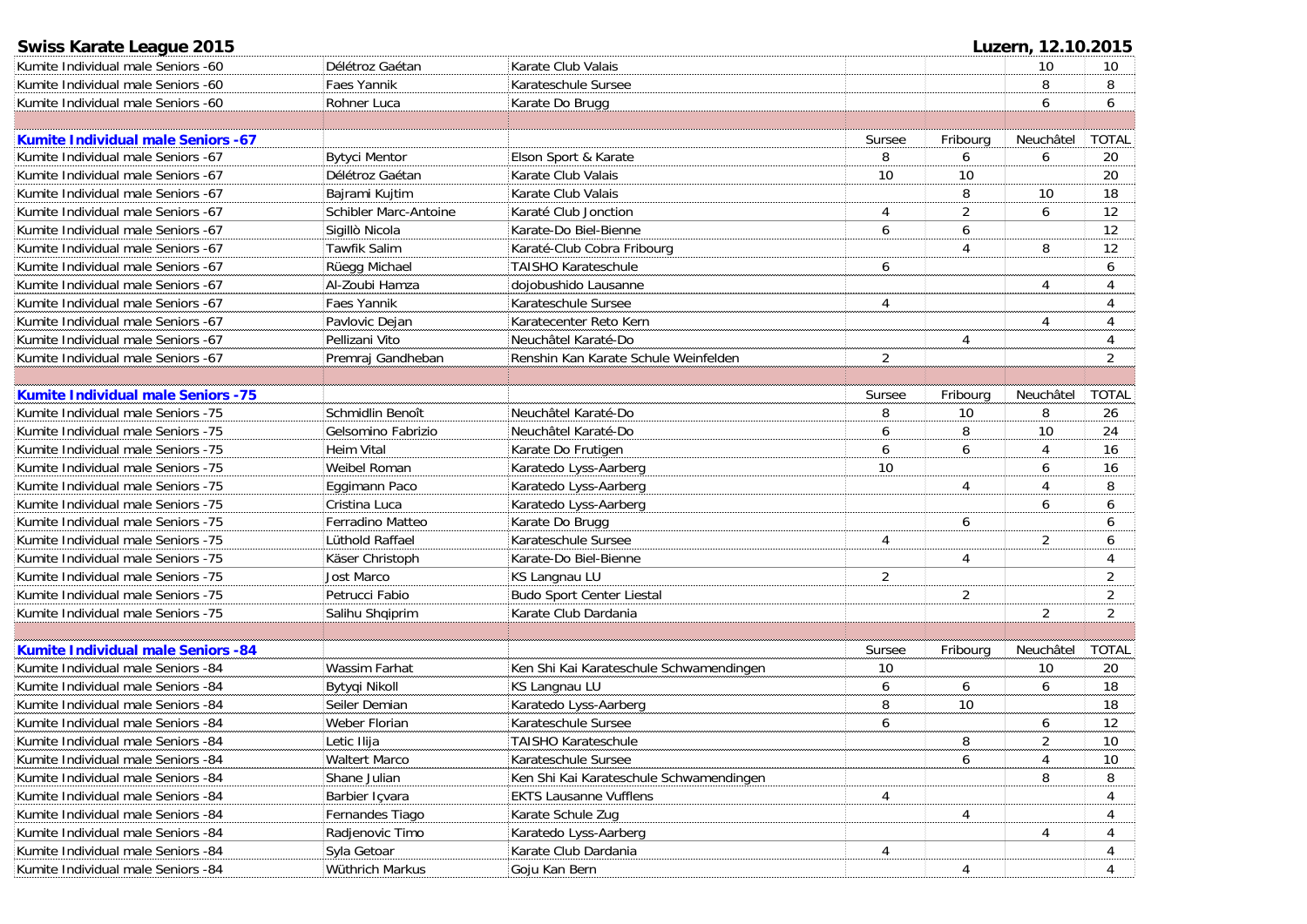# **Swiss Karate League 2015 Luzern, 12.10.2015**

| Kumite Individual male Seniors -84            | Humbel Christoph       | Karate Do Brugg                         | $\overline{2}$ |          |                | $\overline{2}$ |
|-----------------------------------------------|------------------------|-----------------------------------------|----------------|----------|----------------|----------------|
|                                               |                        |                                         |                |          |                |                |
| Kumite Individual male U12 schwer/lourd       |                        |                                         | Sursee         | Fribourg | Neuchâtel      | <b>TOTAL</b>   |
| Kumite Individual male U12 +40/+40/+38        | Wagner Mika            | <b>Budo Sport Center Liestal</b>        | 8              | 10       |                | 18             |
| Kumite Individual male U12 +40/+40/+38        | Kabashi John           | Elson Sport & Karate                    |                | 6        | 10             | 16             |
| Kumite Individual male U12 +40/+40/+38        | <b>Martin Erik</b>     | Karatecenter Reto Kern                  | 6              | 6        |                | 12             |
| Kumite Individual male U12 +40/+40/+38        | Mneinmne Amir          | <b>Budo Sport Center Liestal</b>        | $\overline{4}$ | 8        |                | 12             |
| Kumite Individual male $U12 + 40/ + 40/ + 38$ | Forgione Mirco         | Shorin Ryu Karate Do Kloten             | 10             |          |                | 10             |
| Kumite Individual male $U12 + 40/ + 40/ + 38$ | <b>Tastan Sipan</b>    | Shorin Ryu Karate Do Kloten             |                |          | 8              | 8              |
| Kumite Individual male U12 +40/+40/+38        | Jiroud Martin          | Fudokan Club Basel                      |                |          | 6              | 6              |
| Kumite Individual male U12 +40/+40/+38        | Pfaffeneder Adrian     | Karate Center Frauenfeld                |                |          | 6              | 6              |
| Kumite Individual male $U12 + 40/ + 40/ + 38$ | Schnyder Philip        | Kenseikan Karate-Do Thun                |                | 2        | 4              | 6              |
| Kumite Individual male U12 +40/+40/+38        | Senn Jovin             | <b>TAISHO Karateschule</b>              | 6              |          |                | 6              |
| Kumite Individual male $U12 + 40/ + 40/ + 38$ | Alwindy Safwan         | Karaté Shitoryu Biel-Bienne             |                |          | 4              | 4              |
| Kumite Individual male $U12 + 40/ + 40/ + 38$ | Neeb Nils              | Karateschule Sursee                     | 4              |          |                | 4              |
| Kumite Individual male $U12 + 40/ + 40/ + 38$ | Varecchia Luca         | Kashiva Kan Bienne                      |                | 4        |                | 4              |
| Kumite Individual male $U12 + 40/ + 40/ + 38$ | Khelfi Amine           | Neuchâtel Karaté-Do                     |                |          | 2              | 2              |
|                                               |                        |                                         |                |          |                |                |
| Kumite Individual male U12 leicht/léger       |                        |                                         | Sursee         | Fribourg | Neuchâtel      | <b>TOTAL</b>   |
| Kumite Individual male U12 -34/-34/-32        | <b>Timmer Eric</b>     | Hayabusa Karate Do Basel                | 8              | 6        | 10             | 24             |
| Kumite Individual male U12 -34/-34/-32        | Schedel Keni           | <b>EKTS Lausanne Vufflens</b>           | 6              | 6        | 8              | 20             |
| Kumite Individual male U12 -34/-34/-32        | <b>Tastan Siyar</b>    | Shorin Ryu Karate Do Kloten             | $\overline{4}$ | 10       |                | 14             |
| Kumite Individual male U12 -34/-34/-32        | <b>Scheuer Tim</b>     | Karate Do Brugg                         | 10             |          |                | 10             |
| Kumite Individual male U12 -34/-34/-32        | Venetz Rama            | Ippon Karaté Club Tivoli Genève         |                | 8        |                | 8              |
| Kumite Individual male U12 -34/-34/-32        | Baskaran Banusan       | Ippon Karaté Club Tivoli Genève         | 6              |          |                | 6              |
| Kumite Individual male U12 -34/-34/-32        | Gaetani Vincenzo       | <b>Budo Sport Center Liestal</b>        |                |          | 6              | 6              |
| Kumite Individual male U12 -34/-34/-32        | Guerreiro Pedro        | Ippon Karaté Club Tivoli Genève         |                | 2        | 4              | 6              |
| Kumite Individual male U12 -34/-34/-32        | Loser Noah             | Karate Schule Rickenbach                |                |          | 6              | 6              |
| Kumite Individual male U12 -34/-34/-32        | Fajardo John Mariel    | Karateschule Sursee                     |                |          | 4              | $\overline{4}$ |
| Kumite Individual male U12 -34/-34/-32        | <b>Fiaux Mounir</b>    | Karaté Club Jaguar Vallorbe             | 4              |          |                | 4              |
| Kumite Individual male U12 -34/-34/-32        | Hermann Fabio          | Karateschule Sursee                     |                | 4        |                | 4              |
| Kumite Individual male U12 -34/-34/-32        | <b>Hofmann Mathieu</b> | <b>EKTS Lausanne Vufflens</b>           |                | 4        |                | 4              |
| Kumite Individual male U12 -34/-34/-32        | <b>Belkercha Anes</b>  | Karaté Shitoryu Biel-Bienne             | $\overline{2}$ |          |                | $\overline{2}$ |
| Kumite Individual male U12 -34/-34/-32        | Fitze Ian              | Ken Shi Kai Karateschule Schwamendingen |                |          | 2              | $\overline{2}$ |
| Kumite Individual male U12 -34/-34/-32        | <b>Gyr Nico</b>        | Karate Do Brugg                         |                |          | $\overline{2}$ | $\overline{2}$ |
| Kumite Individual male U12 -34/-34/-32        | Rodrigues Henrique     | Karatecenter Reto Kern                  | $\overline{2}$ |          |                | $\overline{2}$ |
| Kumite Individual male U12 -34/-34/-32        | Spycher Nick           | Karateschule Thun                       |                | 2        |                | $\overline{2}$ |
|                                               |                        |                                         |                |          |                |                |
| Kumite Individual male U12 mittel/moyen       |                        |                                         | Sursee         | Fribourg | Neuchâtel      | <b>TOTAL</b>   |
| Kumite Individual male U12 -40/-40/-38        | Di Gioia Gabriele      | <b>Budo Center Fribourg</b>             | 8              | 6        | 8              | 22             |
| Kumite Individual male U12 -40/-40/-38        | Claessens Cyprien      | <b>EKTS Lausanne Vufflens</b>           | 10             | 4        |                | 14             |
| Kumite Individual male U12 -40/-40/-38        | Schmid Janick          | Karatecenter Reto Kern                  |                | 8        | 6              | 14             |
| Kumite Individual male U12 -40/-40/-38        | <b>Tastan Sipan</b>    | Shorin Ryu Karate Do Kloten             | 4              | 10       |                | 14             |
| Kumite Individual male U12 -40/-40/-38        | Pfaffeneder Adrian     | Karate Center Frauenfeld                | 6              | 6        |                | 12             |
| Kumite Individual male U12 -40/-40/-38        | Venetz Rama            | Ippon Karaté Club Tivoli Genève         |                |          | 10             | 10             |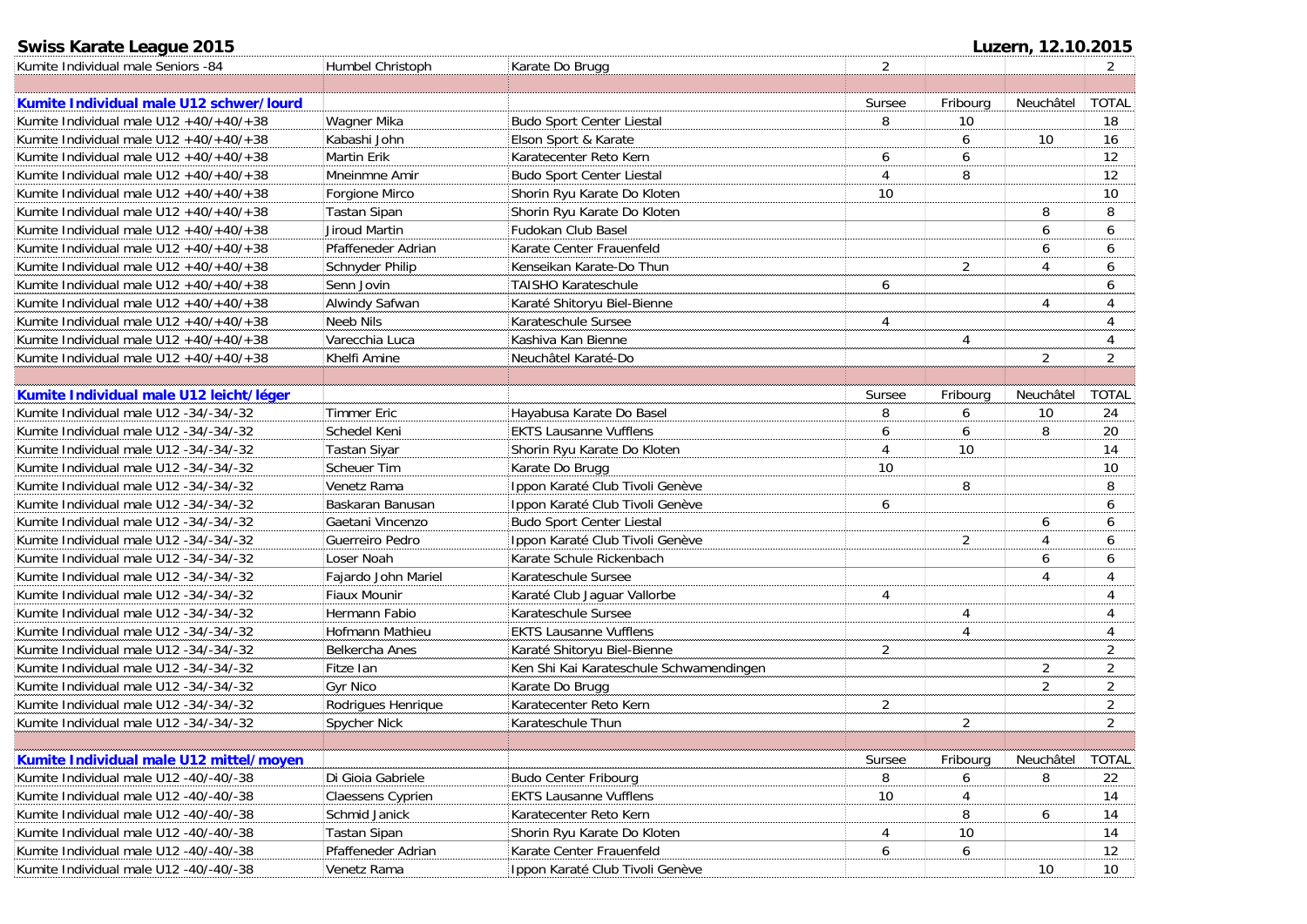| Swiss Karate League 2015                      |                          |                                         |                |                | Luzern, 12.10.2015 |                |
|-----------------------------------------------|--------------------------|-----------------------------------------|----------------|----------------|--------------------|----------------|
| Kumite Individual male U12 -40/-40/-38        | Fathe Saleh Saleh        | Karaté Shitoryu Biel-Bienne             | 4              | $\overline{4}$ |                    |                |
| Kumite Individual male U12 -40/-40/-38        | Hofmann Mathieu          | <b>EKTS Lausanne Vufflens</b>           |                |                | 6                  | 6              |
| Kumite Individual male U12 -40/-40/-38        | Spycher Nick             | Karateschule Thun                       | 6              |                |                    | 6              |
| Kumite Individual male U12 -40/-40/-38        | Pauli Lukas              | Karate Do Brugg                         |                |                | 4                  | 4              |
| Kumite Individual male U12 -40/-40/-38        | Pausner Brenden          | Karate Center Rapperswil-Uznach         |                |                | 4                  | 4              |
| Kumite Individual male U12 -40/-40/-38        | Ait Ouhamou Adam         | Karate-Do Biel-Bienne                   |                |                | $\overline{2}$     | $\overline{2}$ |
| Kumite Individual male U12 -40/-40/-38        | Bouhallab Wail           | Karaté Shitoryu Biel-Bienne             |                | $\overline{2}$ |                    | $\overline{2}$ |
| Kumite Individual male U12 -40/-40/-38        | El Sherkasi Raffa        | Karaté Shitoryu Biel-Bienne             |                |                | $\overline{2}$     | 2              |
| Kumite Individual male U12 -40/-40/-38        | Giger Luca               | Karate Center Rapperswil-Uznach         |                | 2              |                    | $\overline{2}$ |
| Kumite Individual male U12 -40/-40/-38        | Quistad Evan             | Kimura Karate-Akademie Zürich           | 2              |                |                    | $\overline{2}$ |
| Kumite Individual male U12 -40/-40/-38        | Rouèche David            | Neuchâtel Karaté-Do                     | $\overline{2}$ |                |                    | $\overline{2}$ |
|                                               |                          |                                         |                |                |                    |                |
| Kumite Individual male U14 schwer/lourd       |                          |                                         | Sursee         | Fribourg       | Neuchâtel          | <b>TOTAL</b>   |
| Kumite Individual male U14 +50/+51/+51        | Dayer Jean-Baptiste      | Karate Club Valais                      | 10             |                | 10                 | 20             |
| Kumite Individual male U14 +50/+51/+51        | Mader Keith              | Nippon Karate Grenchen                  | 8              |                | 6                  | 14             |
| Kumite Individual male $U14 + 50/ + 51/ + 51$ | Lauber Marvin            | Karate Club Valais                      | 2              | 10             |                    | 12             |
| Kumite Individual male $U14 + 50/ + 51/ + 51$ | Ltaief Hassan            | Karaté Shitoryu Biel-Bienne             | $\overline{4}$ | 8              |                    | 12             |
| Kumite Individual male $U14 + 50/ + 51/ + 51$ | Müller Jonathan          | <b>Budo Sport Center Liestal</b>        | 6              | 6              |                    | 12             |
| Kumite Individual male $U14 + 50/ + 51/ + 51$ | Pjetraj Arben            | Karate Shotokan Ajoie                   |                |                | 8                  | 8              |
| Kumite Individual male U14 +50/+51/+51        | Cossettini Nathan        | Karaté-Club Cobra Fribourg              |                | $\overline{2}$ | 4                  | 6              |
| Kumite Individual male U14 +50/+51/+51        | <b>Etter Dario</b>       | Elson Sport & Karate                    | 6              |                |                    | 6              |
| Kumite Individual male U14 +50/+51/+51        | Graf Ilias               | Ken Shi Kai Karateschule Schwamendingen |                |                | 6                  | 6              |
| Kumite Individual male $U14 + 50/ + 51/ + 51$ | Taneswaran Lithan        | Karateschule Sursee                     |                | 6              |                    | 6              |
| Kumite Individual male $U14 + 50/ + 51/ + 51$ | Ait Ouhamou Yassin       | Karate-Do Biel-Bienne                   |                |                | 4                  | $\overline{4}$ |
| Kumite Individual male $U14 + 50/ + 51/ + 51$ | <b>Blanco Alessandro</b> | Fudokan Club Basel                      |                | 4              |                    | 4              |
| Kumite Individual male $U14 + 50/ + 51/ + 51$ | Erpen Danny              | Tomokai Oberwallis                      | 4              |                |                    | $\overline{4}$ |
| Kumite Individual male U14 +50/+51/+51        | Ivic Veljko              | Shorin Ryu Karate Do Kloten             |                | 4              |                    | $\overline{4}$ |
| Kumite Individual male U14 +50/+51/+51        | Bujkic Jovan             | Karate-Do Winterthur                    | $\overline{2}$ |                |                    | 2              |
| Kumite Individual male U14 +50/+51/+51        | Piperevaliev Georgi      | Karateschule Sursee                     |                | 2              |                    | 2              |
| Kumite Individual male U14 +50/+51/+51        | Senn Jovin               | <b>TAISHO Karateschule</b>              |                |                | $\overline{2}$     | $\overline{2}$ |
|                                               |                          |                                         |                |                |                    |                |
| Kumite Individual male U14 leicht/léger       |                          |                                         | Sursee         | Fribourg       | Neuchâtel          | <b>TOTAL</b>   |
| Kumite Individual male U14 -40/-40/-41        | Fajardo Ivan             | Karateschule Sursee                     | 8              | 6              | 10                 | 24             |
| Kumite Individual male U14 -40/-40/-41        | <b>Brunner Matthias</b>  | Kenseikan Karate-Do Thun                |                | 10             | 6                  | 16             |
| Kumite Individual male U14 -40/-40/-41        | Elfathi Amr              | Karaté Shitoryu Biel-Bienne             | 4              | 6              | $\overline{2}$     | 12             |
| Kumite Individual male U14 -40/-40/-41        | Acevedo Andrés           | TAISHO Karateschule                     | 10             |                |                    | 10             |
| Kumite Individual male U14 -40/-40/-41        | Grasic David             | Ken Shi Kai Karateschule Schwamendingen | 6              | 2              |                    | 8              |
| Kumite Individual male U14 -40/-40/-41        | Scheuer Tim              | Karate Do Brugg                         |                |                | 8                  | $\, 8$         |
| Kumite Individual male U14 -40/-40/-41        | Waber Kjetil             | Karatedo Lyss-Aarberg                   |                | 8              |                    | 8              |
| Kumite Individual male U14 -40/-40/-41        | Zgraggen Joshua          | Shotokan Karateschule am Rigi           |                | 4              | 4                  | 8              |
| Kumite Individual male U14 -40/-40/-41        | Gyr Kevin                | Karate Do Brugg                         |                |                |                    |                |
| Kumite Individual male U14 -40/-40/-41        | <b>Rigert Tim</b>        | <b>Budo Sport Center Liestal</b>        | 6              | 4              | $\overline{2}$     | 6<br>6         |
| Kumite Individual male U14 -40/-40/-41        | <b>Tastan Siyar</b>      | Shorin Ryu Karate Do Kloten             |                |                | 6                  | 6              |
|                                               |                          |                                         |                |                |                    |                |
| Kumite Individual male U14 -40/-40/-41        | Beer Tiago               | Shotokan Karate-Do Baselland            |                |                | 4                  | 4              |
| Kumite Individual male U14 -40/-40/-41        | Ziemer Patrick           | Karatedo Lyss-Aarberg                   | 4              |                |                    | $\overline{4}$ |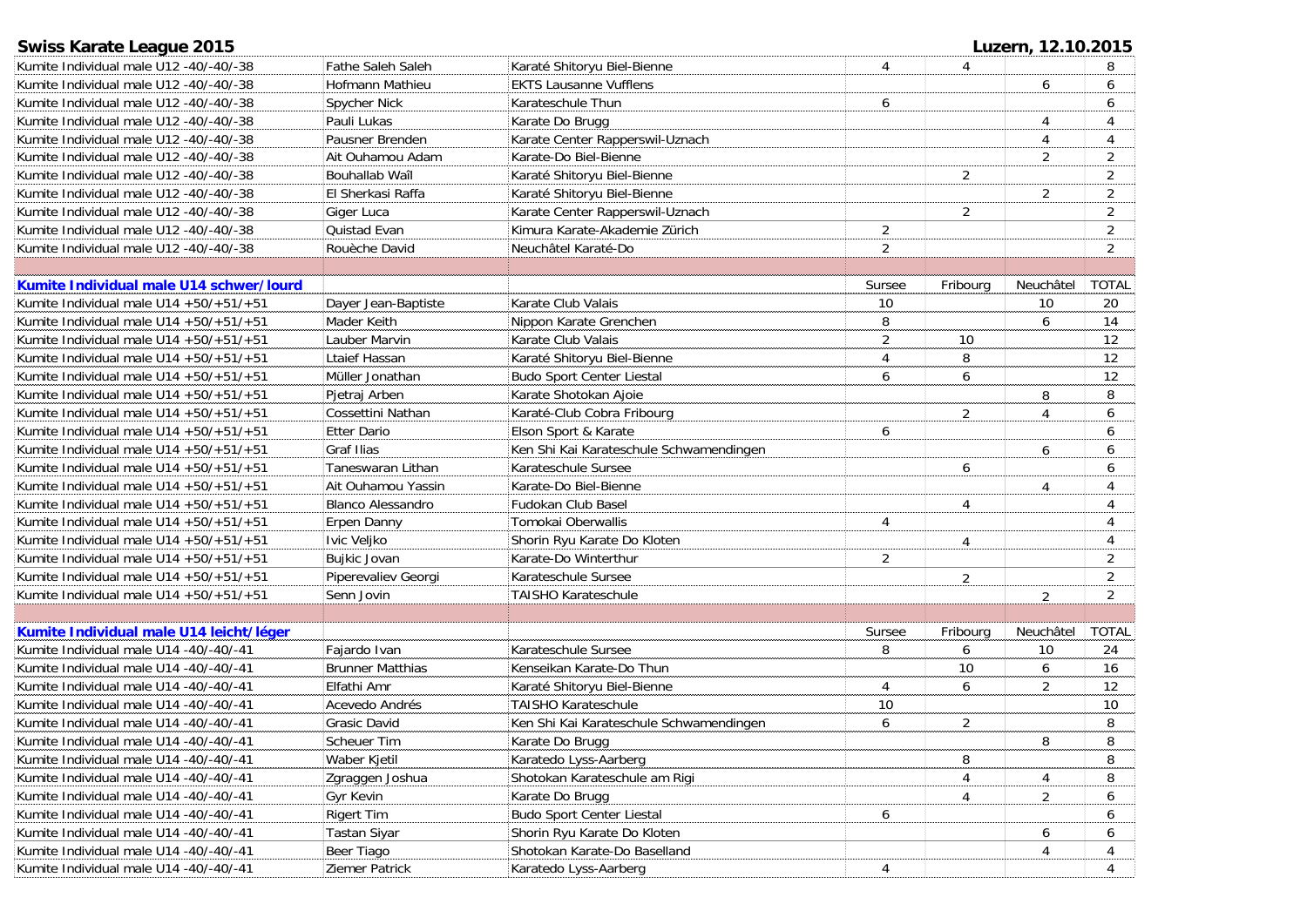| <b>Swiss Karate League 2015</b>         |                        |                                         |                |                | Luzern, 12.10.2015 |                |
|-----------------------------------------|------------------------|-----------------------------------------|----------------|----------------|--------------------|----------------|
| Kumite Individual male U14 -40/-40/-41  | Gaidi Amin             | Karaté Shitoryu Biel-Bienne             |                | $\overline{2}$ |                    |                |
| Kumite Individual male U14 -40/-40/-41  | <b>Gisler Patrick</b>  | Shotokan Karateschule am Rigi           | $\overline{2}$ |                |                    | $\overline{2}$ |
| Kumite Individual male U14 -40/-40/-41  | Petraccaro Dennis      | Shinsei Kan Lenzburg                    | $\overline{2}$ |                |                    | $\overline{2}$ |
|                                         |                        |                                         |                |                |                    |                |
| Kumite Individual male U14 mittel/moyen |                        |                                         | Sursee         | Fribourg       | Neuchâtel          | <b>TOTAL</b>   |
| Kumite Individual male U14 -50/-51/-51  | Vanacore Alessio       | Hoitsugan Kyokai Karate Solothurn       | 10             | 10             | 10                 | 30             |
| Kumite Individual male U14 -50/-51/-51  | Malara Matteo          | Karate Club Valais                      | 8              | 4              | 8                  | 20             |
| Kumite Individual male U14 -50/-51/-51  | Krapf Meo              | Karatedo Lyss-Aarberg                   | 6              |                | $\overline{4}$     | 10             |
| Kumite Individual male U14 -50/-51/-51  | Pjetraj Arben          | Karate Shotokan Ajoie                   | 4              | 6              |                    | 10             |
| Kumite Individual male U14 -50/-51/-51  | Zayed Issam            | Ken Shi Kai Karateschule Schwamendingen |                | 8              |                    | 8              |
| Kumite Individual male U14 -50/-51/-51  | Dayer Jean-Baptiste    | Karate Club Valais                      |                | 6              |                    | 6              |
| Kumite Individual male U14 -50/-51/-51  | Di Girolamo Nicola     | Karate Club Valais                      |                |                | 6                  | 6              |
| Kumite Individual male U14 -50/-51/-51  | Pelleriti Lino         | Karatedo Lyss-Aarberg                   | 6              |                |                    | 6              |
| Kumite Individual male U14 -50/-51/-51  | Romano Elio            | <b>TAISHO Karateschule</b>              |                |                | 6                  | 6              |
| Kumite Individual male U14 -50/-51/-51  | Berlingieri Alberto    | Shorin Ryu Karate Do Kloten             | 4              |                |                    | 4              |
| Kumite Individual male U14 -50/-51/-51  | Pfaffeneder Philipp    | Karate Center Frauenfeld                |                | 4              |                    | 4              |
| Kumite Individual male U14 -50/-51/-51  | Prongué Titouan        | Ippon Karaté Club Tivoli Genève         |                |                | 4                  | 4              |
| Kumite Individual male U14 -50/-51/-51  | Bösiger Janis          | Karateschule Sursee                     |                | $\overline{2}$ |                    | 2              |
| Kumite Individual male U14 -50/-51/-51  | Kohler Pablo           | Karateschule Sursee                     | $\overline{2}$ |                |                    | $\overline{2}$ |
| Kumite Individual male U14 -50/-51/-51  | Krizmanic Mateo        | Tomokai Oberwallis                      |                | $\overline{2}$ |                    | 2              |
| Kumite Individual male U14 -50/-51/-51  | Maiorana Flavio        | <b>TAISHO Karateschule</b>              | $\overline{2}$ |                |                    | $\overline{2}$ |
| Kumite Individual male U14 -50/-51/-51  | Moreno-Domont Matias   | Karate Shotokan Ajoie                   |                |                | 2                  | $\overline{a}$ |
| Kumite Individual male U14 -50/-51/-51  | Wagner Mika            | <b>Budo Sport Center Liestal</b>        |                |                | $\overline{2}$     | $\overline{2}$ |
|                                         |                        |                                         |                |                |                    |                |
| Kumite Individual male U16 +70          |                        |                                         | Sursee         | Fribourg       | Neuchâtel          | <b>TOTAL</b>   |
| Kumite Individual male $U16 + 70$       | Kabashi Kol            | Elson Sport & Karate                    | 10             | 10             |                    | 20             |
| Kumite Individual male U16 +70          | Ben Yahia Hussein      | Karaté Shitoryu Biel-Bienne             | $\overline{2}$ | 6              | 10                 | 18             |
| Kumite Individual male U16 +70          | Petrone Alessio        | Karate-Do Biel-Bienne                   | 6              | 8              |                    | 14             |
| Kumite Individual male U16 +70          | Bytyçi Henrik          | Karateschule Schötz/Wauwil              | 6              | 4              |                    | 10             |
| Kumite Individual male U16 +70          | Ravichandran Mathushan | Kenseikan Karate-Do Thun                | 4              | 6              |                    | 10             |
| Kumite Individual male U16 +70          | Thaneswaran Lithan     | Karateschule Sursee                     |                |                | 8                  | 8              |
| Kumite Individual male U16 +70          | Wagner Kevin           | Budo Sport Center Liestal               | 8              |                |                    | 8              |
| Kumite Individual male U16 +70          | Milosavljevic Filip    | Shorin Ryu Karate Do Kloten             |                |                | 6                  | 6              |
| Kumite Individual male U16 +70          | Tetaj Gjergi           | Karateschule Schötz/Wauwil              |                |                | 6                  | 6              |
| Kumite Individual male U16 +70          | <b>Burtolf Tim</b>     | KS Langnau LU                           | $\overline{4}$ |                |                    | 4              |
| Kumite Individual male U16 +70          | Thösen Joshua          | Karatecenter Reto Kern                  |                |                | 4                  | 4              |
| Kumite Individual male U16 +70          | Vranjes Yanik          | Karate Center Rapperswil-Uznach         |                | 4              |                    | 4              |
| Kumite Individual male U16 +70          | Wilhelm Adrian         | Hayabusa Karate Do Basel                |                |                | 4                  | 4              |
| Kumite Individual male U16 +70          | Celikovic Emin         | Karateschule Samurai Dietikon           | $\overline{2}$ |                |                    | $\overline{2}$ |
|                                         |                        |                                         |                |                |                    |                |
| Kumite Individual male U16 -52          |                        |                                         | Sursee         | Fribourg       | Neuchâtel          | <b>TOTAL</b>   |
| Kumite Individual male U16 -52          | Cetinkaya Atakan       | Shotokan Karate-Do Baselland            | 8              | 6              | 8                  | 22             |
| Kumite Individual male U16 -52          | Spitz Luca             | Hayabusa Karate Do Basel                | 10             | 10             |                    | 20             |
| Kumite Individual male U16 -52          | Durrer Andrin          | Ken Shi Kai Karateschule Schwamendingen | 2              | 6              | 10                 | 18             |
| Kumite Individual male U16 -52          | Stocker Pietro         | Ken Shi Kai Karateschule Schwamendingen |                | 8              | $\overline{4}$     | 12             |
|                                         |                        |                                         |                |                |                    |                |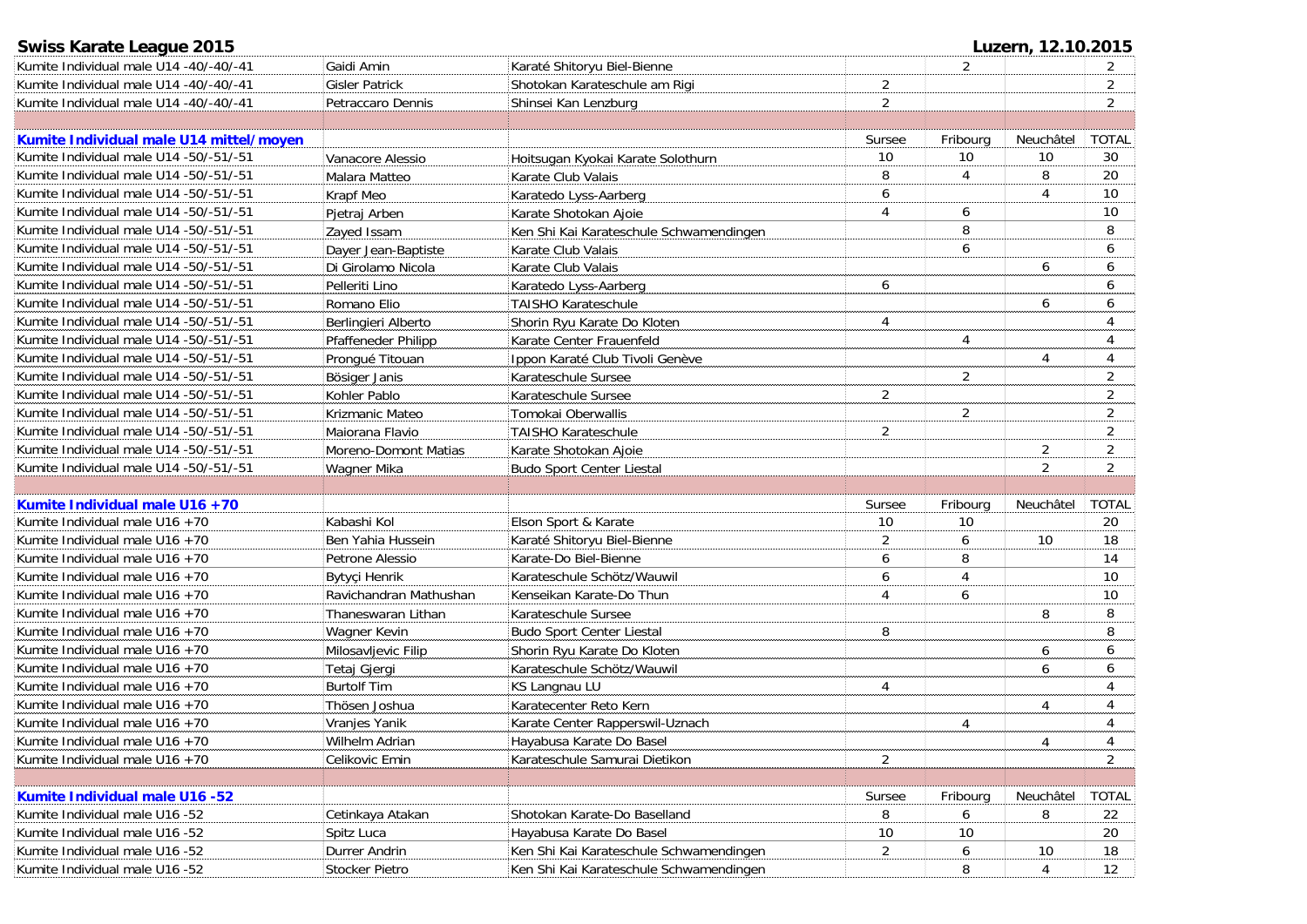| <b>Swiss Karate League 2015</b> |                       |                                         |                |                | Luzern, 12.10.2015 |                 |
|---------------------------------|-----------------------|-----------------------------------------|----------------|----------------|--------------------|-----------------|
| Kumite Individual male U16 -52  | Wernli Oliver         | Karate Do Brugg                         | 4              |                | 6                  | 10              |
| Kumite Individual male U16 -52  | Maillefer Cyrille     | Kashiva Kan Bienne                      | 4              |                | 4                  | 8               |
| Kumite Individual male U16 -52  | Claessens Mayeul      | <b>EKTS Lausanne Vufflens</b>           |                |                | 6                  | 6               |
| Kumite Individual male U16 -52  | Hrgovcic Daniel       | Tomokai Oberwallis                      | 6              |                |                    | 6               |
| Kumite Individual male U16 -52  | Vonlanthen Julien     | <b>Budo Center Fribourg</b>             | 6              |                |                    | 6               |
| Kumite Individual male U16 -52  | Vucicevic Stefan      | Kenseikan Karate-Do Thun                | $\overline{2}$ | 4              |                    | 6               |
| Kumite Individual male U16 -52  | Ujihara Yuki          | Ken Shi Kai Karateschule Schwamendingen |                | $\overline{4}$ |                    | 4               |
| Kumite Individual male U16 -52  | Berset Benoît         | <b>Budo Sport Center Liestal</b>        |                | 2              |                    | 2               |
| Kumite Individual male U16 -52  | <b>Dillier Moritz</b> | <b>TAISHO Karateschule</b>              |                |                | 2                  | 2               |
| Kumite Individual male U16 -52  | <b>Gisler Patrick</b> | Shotokan Karateschule am Rigi           |                |                | 2                  | $\overline{2}$  |
| Kumite Individual male U16 -52  | Schlachter Tim        | <b>Budo Sport Center Liestal</b>        |                | $\overline{2}$ |                    | $\overline{2}$  |
|                                 |                       |                                         |                |                |                    |                 |
| Kumite Individual male U16 -57  |                       |                                         | Sursee         | Fribourg       | Neuchâtel          | <b>TOTAL</b>    |
| Kumite Individual male U16 -57  | <b>Beutler Steven</b> | Karate-Do Biel-Bienne                   | 6              | 8              | 8                  | 22              |
| Kumite Individual male U16 -57  | Di Gioia Raffaele     | <b>Budo Center Fribourg</b>             | 10             | 10             |                    | 20              |
| Kumite Individual male U16 -57  | Hrgovcic Daniel       | Tomokai Oberwallis                      |                |                | 10                 | 10              |
| Kumite Individual male U16 -57  | De Cillis Alessio     | Karate Do Brugg                         | 8              |                |                    | 8               |
| Kumite Individual male U16 -57  | Ghulam Alim           | Karate-Do Biel-Bienne                   | 4              | $\overline{2}$ |                    | 6               |
| Kumite Individual male U16 -57  | Grob Kim              | Karatecenter Reto Kern                  |                | 6              |                    | 6               |
| Kumite Individual male U16 -57  | Pjetraj Artan         | Karate Shotokan Ajoie                   | 6              |                |                    | 6               |
| Kumite Individual male U16 -57  | Polatli Munzur        | <b>Budo Sport Center Liestal</b>        |                | 6              |                    | 6               |
| Kumite Individual male U16 -57  | Schärer Kai           | Karate Do Brugg                         |                |                | 6                  | 6               |
| Kumite Individual male U16 -57  | Uva Alessandro        | Karatedo Lyss-Aarberg                   |                |                | 6                  | 6               |
| Kumite Individual male U16 -57  | Begani Jasin          | Shotokan Karate-Do Baselland            |                | 4              |                    | 4               |
| Kumite Individual male U16 -57  | <b>Buysif Mohamed</b> | <b>TAISHO Karateschule</b>              |                | 4              |                    | 4               |
| Kumite Individual male U16 -57  | De Conto Dario        | Karateschule Schötz/Wauwil              |                |                | 4                  | 4               |
| Kumite Individual male U16 -57  | Demaurex Valérian     | <b>EKTS Lausanne Vufflens</b>           |                |                | $\overline{4}$     | 4               |
| Kumite Individual male U16 -57  | Oechslin Robin        | Ken Shi Kai Karateschule Schwamendingen | 4              |                |                    | 4               |
| Kumite Individual male U16 -57  | Koller Joel           | Hoitsugan Kyokai Karate Solothurn       |                |                | 2                  | $\overline{a}$  |
| Kumite Individual male U16 -57  | <b>Teuscher Kevin</b> | Karateschule Thun                       |                | $\overline{2}$ |                    | $\overline{a}$  |
|                                 |                       |                                         |                |                |                    |                 |
| Kumite Individual male U16 -63  |                       |                                         | Sursee         | Fribourg       | Neuchâtel          | <b>TOTAL</b>    |
| Kumite Individual male U16 -63  | <b>Krapf Lionel</b>   | Karatedo Lyss-Aarberg                   | 6              | 6              | 10                 | 22              |
| Kumite Individual male U16 -63  | Oechslin Robin        | Ken Shi Kai Karateschule Schwamendingen |                | 10             | 6                  | 16              |
| Kumite Individual male U16 -63  | Souto Ebiner Hermès   | Karate Club Valais                      | 6              | 6              |                    | 12              |
| Kumite Individual male U16 -63  | <b>Wyss Antonio</b>   | Karate Emme                             | $\overline{2}$ | 8              |                    | 10              |
| Kumite Individual male U16 -63  | Zayed Amar            | Ken Shi Kai Karateschule Schwamendingen | 10             |                |                    | 10 <sup>°</sup> |
| Kumite Individual male U16 -63  | Begani Jasin          | Shotokan Karate-Do Baselland            |                |                | 8                  | 8               |
| Kumite Individual male U16 -63  | Ltaief Sayfallah      | Ken Shi Kai Karateschule Schwamendingen | 8              |                |                    | 8               |
| Kumite Individual male U16 -63  | Senn Janis            | <b>TAISHO Karateschule</b>              |                |                | 6                  | 6               |
| Kumite Individual male U16 -63  | <b>Bucher Maurice</b> | Karateschule Schötz/Wauwil              | 4              |                |                    | 4               |
| Kumite Individual male U16 -63  | Ltaief Hassan         | Karate Shitoryu Biel-Bienne             |                |                | 4                  | 4               |
| Kumite Individual male U16 -63  | Perret David          | Neuchâtel Karaté-Do                     |                | 4              |                    | 4               |
| Kumite Individual male U16 -63  | Polatli Munzur        | <b>Budo Sport Center Liestal</b>        |                |                | 4                  | 4               |
| Kumite Individual male U16 -63  | Reinbold Marc         | Karateschule Huttwil                    |                | 4              |                    | 4               |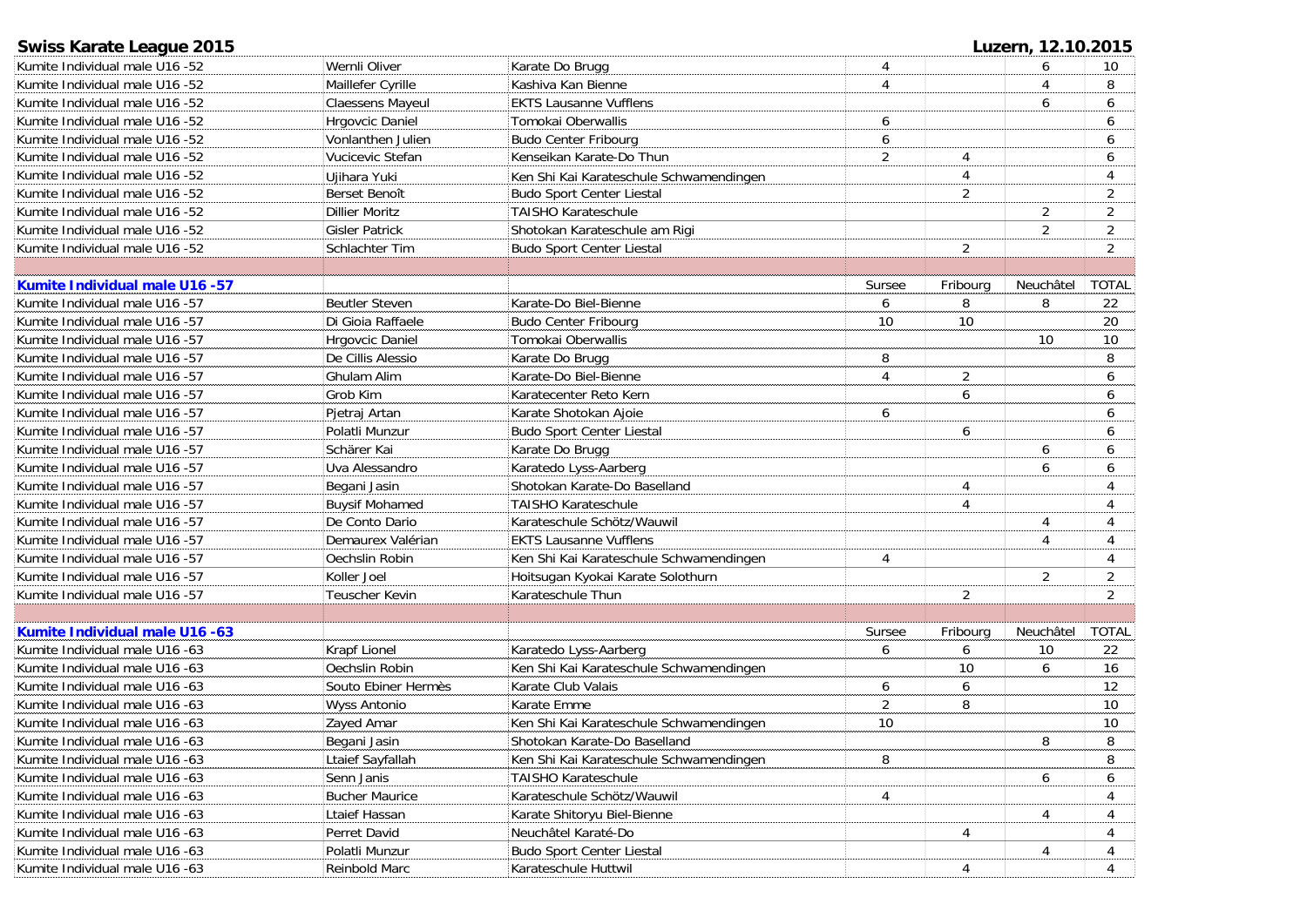| Swiss Karate League 2015          |                          |                                         |                |                | Luzern, 12.10.2015 |                |
|-----------------------------------|--------------------------|-----------------------------------------|----------------|----------------|--------------------|----------------|
| Kumite Individual male U16 -63    | Störrlein Pascal         | Shukokai Karate Do Zürich-Bachenbülach  | $\overline{4}$ |                |                    |                |
| Kumite Individual male U16 -63    | Künsch Julian            | Karateschule Sursee                     |                |                | $\overline{a}$     | $\overline{2}$ |
| Kumite Individual male U16 -63    | Stoychev Maximilian      | Goju Kan Bern                           |                | $\overline{2}$ |                    | $\overline{2}$ |
|                                   |                          |                                         |                |                |                    |                |
| Kumite Individual male U16 -70    |                          |                                         | Sursee         | Fribourg       | Neuchâtel          | <b>TOTAL</b>   |
| Kumite Individual male U16 -70    | Cattin Keanu             | Kidokan K.C. Le Locle, Chaux-de-Fonds   | 10             | 10             | 10                 | 30             |
| Kumite Individual male U16 -70    | Neth Dara                | Shotokan Karate Club Bienne             | 8              | 8              |                    | 16             |
| Kumite Individual male U16 -70    | Rösch Sascha             | <b>Budo Sport Center Liestal</b>        | 6              |                | 8                  | 14             |
| Kumite Individual male U16 -70    | <b>Maret Martin</b>      | Karate Club Valais                      | 6              |                | 6                  | 12             |
| Kumite Individual male U16 -70    | Nani Marco               | <b>Budo Sport Center Liestal</b>        |                | 6              |                    | 6              |
| Kumite Individual male U16 -70    | Souto Ebiner Hermès      | Karate Club Valais                      |                |                | 6                  | 6              |
| Kumite Individual male U16 -70    | Störrlein Pascal         | Shukokai Karate Do Zürich-Bachenbülach  |                | 6              |                    | 6              |
| Kumite Individual male U16 -70    | <b>Bachmann Nico</b>     | Karatekai Basel                         |                |                | 4                  | 4              |
| Kumite Individual male U16 -70    | Camacho Luca             | <b>Budo Sport Center Liestal</b>        |                |                | 4                  | $\overline{4}$ |
| Kumite Individual male U16 -70    | Nushi Gabriel            | Shotokan Karate Club Bienne             | 4              |                |                    | 4              |
| Kumite Individual male U16 -70    | Vranjes Yanik            | Karate Center Rapperswil-Uznach         | $\overline{4}$ |                |                    | 4              |
|                                   |                          |                                         |                |                |                    |                |
| Kumite Individual male U18 +76    |                          |                                         | Sursee         | Fribourg       | Neuchâtel          | <b>TOTAL</b>   |
| Kumite Individual male $U18 + 76$ | Shane Julian             | Ken Shi Kai Karateschule Schwamendingen | 10             | 10             |                    | 20             |
| Kumite Individual male U18 +76    | Nuredini Adrian          | Hayabusa Karate Do Basel                | 6              | 6              | 6                  | 18             |
| Kumite Individual male $U18 + 76$ | Mahalla Drilon           | Karate Club Dardania                    | 8              | 4              |                    | 12             |
| Kumite Individual male $U18 + 76$ | <b>Schroeter Maxime</b>  | <b>Budo Center Fribourg</b>             | 6              | 6              |                    | 12             |
| Kumite Individual male $U18 + 76$ | Wagner Kevin             | <b>Budo Sport Center Liestal</b>        |                |                | 10                 | 10             |
| Kumite Individual male $U18 + 76$ | Ravichandran Mathushan   | Kenseikan Karate-Do Thun                |                |                | 8                  | 8              |
| Kumite Individual male $U18 + 76$ | Zulauf Shay Dimo         | Kenseikan Karate-Do Thun                |                | 8              |                    | 8              |
| Kumite Individual male $U18 + 76$ | Vial Jérôme              | Karaté-Club Cobra Fribourg              | $\overline{4}$ |                |                    | 4              |
|                                   |                          |                                         |                |                |                    |                |
| Kumite Individual male U18 -61    |                          |                                         | Sursee         | Fribourg       | Neuchâtel          | <b>TOTAL</b>   |
| Kumite Individual male U18 -61    | Pajaziti Endrit          | Elson Sport & Karate                    | 10             | 10             | 6                  | 26             |
| Kumite Individual male U18 -61    | Pisino Noah              | Neuchâtel Karaté-Do                     | 8              | 6              | 10                 | 24             |
| Kumite Individual male U18 -61    | Vanacore Gianluca        | Budo Sport Center Liestal               | 6              | 8              | 6                  | 20             |
| Kumite Individual male U18 -61    | Neuhaus Manuel           | Karate Do Brugg                         | 4              | 6              |                    | 10             |
| Kumite Individual male U18 -61    | Spitz Luca               | Hayabusa Karate Do Basel                |                |                | 8                  | 8              |
| Kumite Individual male U18 -61    | Rupp Dominic             | Kenseikan Karate-Do Thun                | 6              |                |                    | 6              |
| Kumite Individual male U18 -61    | <b>Brun Dominik</b>      | Karateschule Sursee                     |                |                | 4                  | 4              |
| Kumite Individual male U18 -61    | <b>Faes Gil</b>          | Karateschule Sursee                     |                | 4              |                    | 4              |
| Kumite Individual male U18 -61    | Gaetani Leonardo         | Budo Sport Center Liestal               |                |                | 4                  | 4              |
| Kumite Individual male U18 -61    | Premraj Mukunthan        | Renshin Kan Karate Schule Weinfelden    | 4              |                |                    | 4              |
| Kumite Individual male U18 -61    | Schönbeck Julian         | Karateschule Sursee                     |                | 4              |                    | 4              |
| Kumite Individual male U18 -61    | <b>Burkhalter Marcel</b> | Karate Emme                             | $\overline{2}$ |                |                    | 2              |
| Kumite Individual male U18 -61    | Castro Ricardo           | Karate-Do Biel-Bienne                   |                | 2              |                    | $\overline{2}$ |
| Kumite Individual male U18 -61    | Galley Christian         | <b>Budo Center Fribourg</b>             | $\overline{2}$ |                |                    | $\overline{2}$ |
|                                   |                          |                                         |                |                |                    |                |
| Kumite Individual male U18 -68    |                          |                                         | Sursee         | Fribourg       | Neuchâtel          | <b>TOTAL</b>   |
| Kumite Individual male U18 -68    | Kabashi Kevin            | Elson Sport & Karate                    | 10             |                | 10                 | 20             |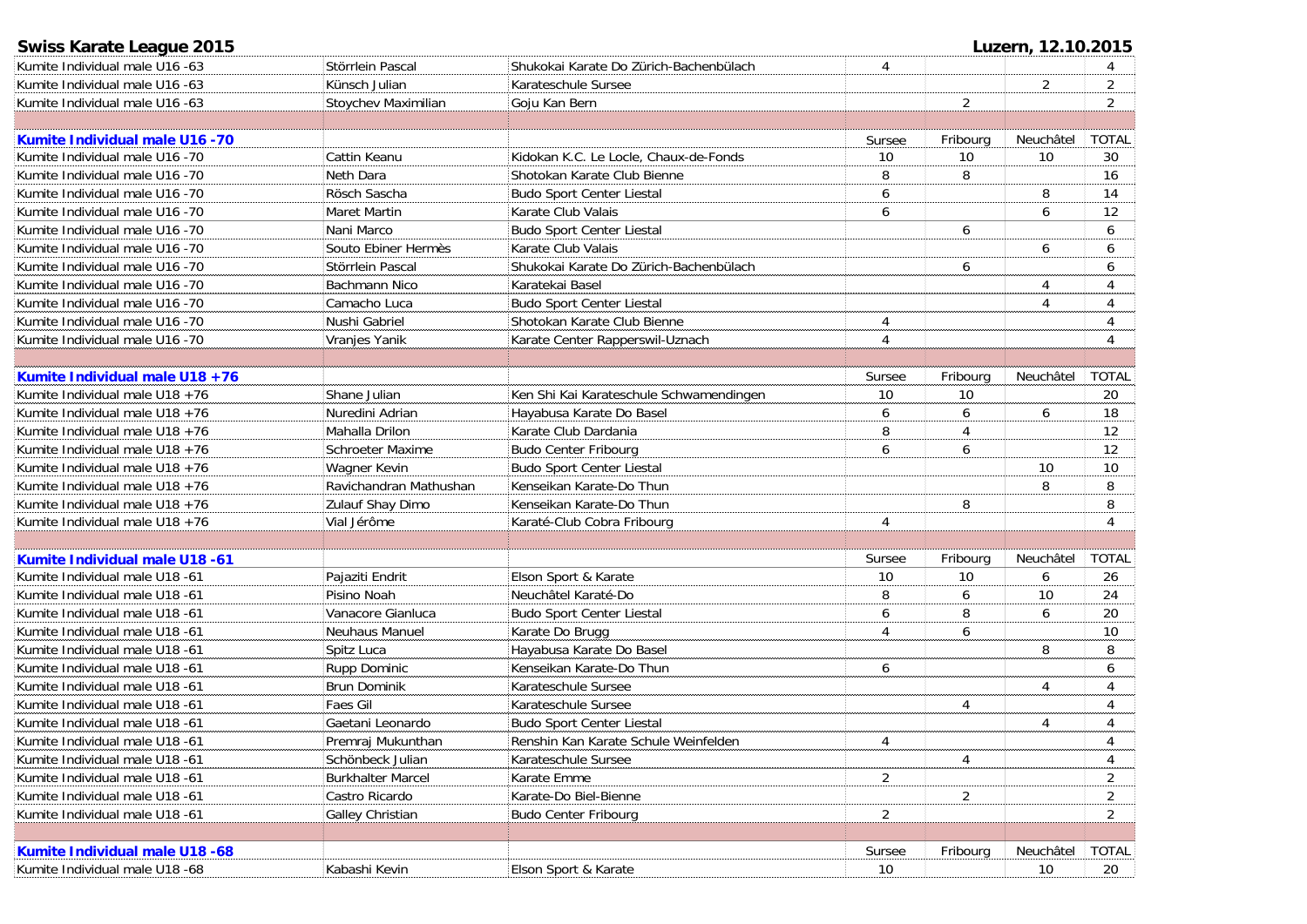| <b>Swiss Karate League 2015</b>       |                         |                                  |        |                | Luzern, 12.10.2015          |                |
|---------------------------------------|-------------------------|----------------------------------|--------|----------------|-----------------------------|----------------|
| Kumite Individual male U18 -68        | Koch Severin            | <b>Budo Sport Center Liestal</b> | 6      | 6              | $\boldsymbol{\vartriangle}$ | 16             |
| Kumite Individual male U18 -68        | Krasniqi Eqzon          | Ippon Karaté Club Tivoli Genève  | 8      | 8              |                             | 16             |
| Kumite Individual male U18 -68        | Sangarapillai Gowtham   | <b>Budo Sport Center Liestal</b> |        | 10             | $\overline{4}$              | 14             |
| Kumite Individual male U18 -68        | Unternährer Michael     | <b>TAISHO Karateschule</b>       | 6      |                | 8                           | 14             |
| Kumite Individual male U18 -68        | Monney Renaud           | <b>Budo Center Fribourg</b>      | 4      | 6              |                             | 10             |
| Kumite Individual male U18 -68        | Ben Yahia Anass         | Karaté Shitoryu Biel-Bienne      | 4      | $\overline{4}$ |                             | 8              |
| Kumite Individual male U18 -68        | Castro Ricardo          | Karate-Do Biel-Bienne            |        |                | 6                           | 6              |
| Kumite Individual male U18 -68        | Schönbeck Julian        | Karateschule Sursee              |        |                | 6                           | 6              |
| Kumite Individual male U18 -68        | Urban Aron              | Shuyukan Karate Dojo Rüti        |        | 4              |                             | 4              |
| Kumite Individual male U18 -68        | Fellay Yann             | Karaté-Club Cobra Fribourg       |        |                | 2                           | $\overline{2}$ |
|                                       |                         |                                  |        |                |                             |                |
| <b>Kumite Individual male U18 -76</b> |                         |                                  | Sursee | Fribourg       | Neuchâtel                   | <b>TOTAL</b>   |
| Kumite Individual male U18 -76        | Cosendey Joey           | <b>EKTS Lausanne Vufflens</b>    | 8      | 8              | 8                           | 24             |
| Kumite Individual male U18 -76        | <b>Brunner Philippe</b> | Kenseikan Karate-Do Thun         | 6      | 6              |                             | 12             |
| Kumite Individual male U18 -76        | Hetzel Jérôme           | Budo Center Fribourg             |        | $\overline{4}$ | 6                           | 10             |
| Kumite Individual male U18 -76        | Kabashi Kol             | Elson Sport & Karate             |        |                | 10                          | 10             |
| Kumite Individual male U18 -76        | Salvati Massimo         | Karatecenter Reto Kern           | $10\,$ |                |                             | 10             |
| Kumite Individual male U18 -76        | Vozza Fabio             | Neuchâtel Karaté-Do              |        | 10             |                             | 10             |
| Kumite Individual male U18 -76        | Ben Yahia Anass         | Karaté Shitoryu Biel-Bienne      |        |                | 6                           | 6              |
| Kumite Individual male U18 -76        | <b>Gindre Maxime</b>    | Karaté Club Jonction             | 6      |                |                             | 6              |
| Kumite Individual male U18 -76        | Nuhiu Lorent            | Karate Club Dardania             |        | 6              |                             | 6              |
| Kumite Individual male U18 -76        | Hunziker Mike           | Karate Club Horriwil             | 4      |                |                             | 4              |
| Kumite Individual male U18 -76        | Lakhdar Damien          | Shotokan Karate Club Bienne      |        | 4              |                             | 4              |
| Kumite Individual male U18 -76        | Petrone Alessio         | Karate-Do Biel-Bienne            |        |                | $\overline{4}$              | 4              |
| Kumite Individual male U18 -76        | Vranjes Yanik           | Karate Center Rapperswil-Uznach  |        |                | $\overline{4}$              | 4              |
| Kumite Individual male U18 -76        | Sama Alessandro         | <b>Budo Sport Center Liestal</b> |        |                | $\overline{2}$              | $\overline{2}$ |
|                                       |                         |                                  |        |                |                             |                |
| Kumite Individual male U21 -67        |                         |                                  | Sursee | Fribourg       | Neuchâtel                   | <b>TOTAL</b>   |
| Kumite Individual male U21 -67        | Délétroz Gaétan         | Karate Club Valais               | 8      | 6              | 10                          | 24             |
| Kumite Individual male U21 -67        | Sigillò Nicola          | Karate-Do Biel-Bienne            | 10     | 10             |                             | 20             |
| Kumite Individual male U21 -67        | Tawfik Salim            | Karaté-Club Cobra Fribourg       | 6      | 6              | 6                           | 18             |
| Kumite Individual male U21 -67        | Rüegg Michael           | <b>TAISHO Karateschule</b>       | 4      | 8              |                             | 12             |
| Kumite Individual male U21 -67        | Rupp Dominic            | Kenseikan Karate-Do Thun         |        |                | 8                           | 8              |
| Kumite Individual male U21 -67        | Cuk Mario               | Fudokan Club Basel               | 6      |                |                             | 6              |
| Kumite Individual male U21 -67        | De Pascalis Antonio     | Shorin Ryu Karate Do Kloten      | 4      |                |                             | 4              |
|                                       |                         |                                  |        |                |                             |                |
| <b>Kumite Individual male U21 -75</b> |                         |                                  | Sursee | Fribourg       | Neuchâtel                   | <b>TOTAL</b>   |
| Kumite Individual male U21 -75        | Schmidlin Benôit        | Neuchâtel Karaté-Do              | 6      | 10             | 10                          | 26             |
| Kumite Individual male U21 -75        | Weibel Roman            | Karatedo Lyss-Aarberg            | 10     | 8              | 8                           | 26             |
| Kumite Individual male U21 -75        | Jost Marco              | KS Langnau LU                    | 8      | 4              | 6                           | 18             |
| Kumite Individual male U21 -75        | Eggimann Paco           | Karatedo Lyss-Aarberg            | 6      | 6              |                             | 12             |
| Kumite Individual male U21 -75        | Ferradino Matteo        | Karate Do Brugg                  | 4      | 6              |                             | 10             |
| Kumite Individual male U21 -75        | Rüegg Michael           | TAISHO Karateschule              |        |                | 6                           | 6              |
| Kumite Individual male U21 -75        | Cristina Luca           | Karatedo Lyss-Aarberg            |        |                |                             | 4              |
| Kumite Individual male U21 -75        | Lakhdar Damien          | Shotokan Karate Club Bienne      |        |                |                             | 4              |